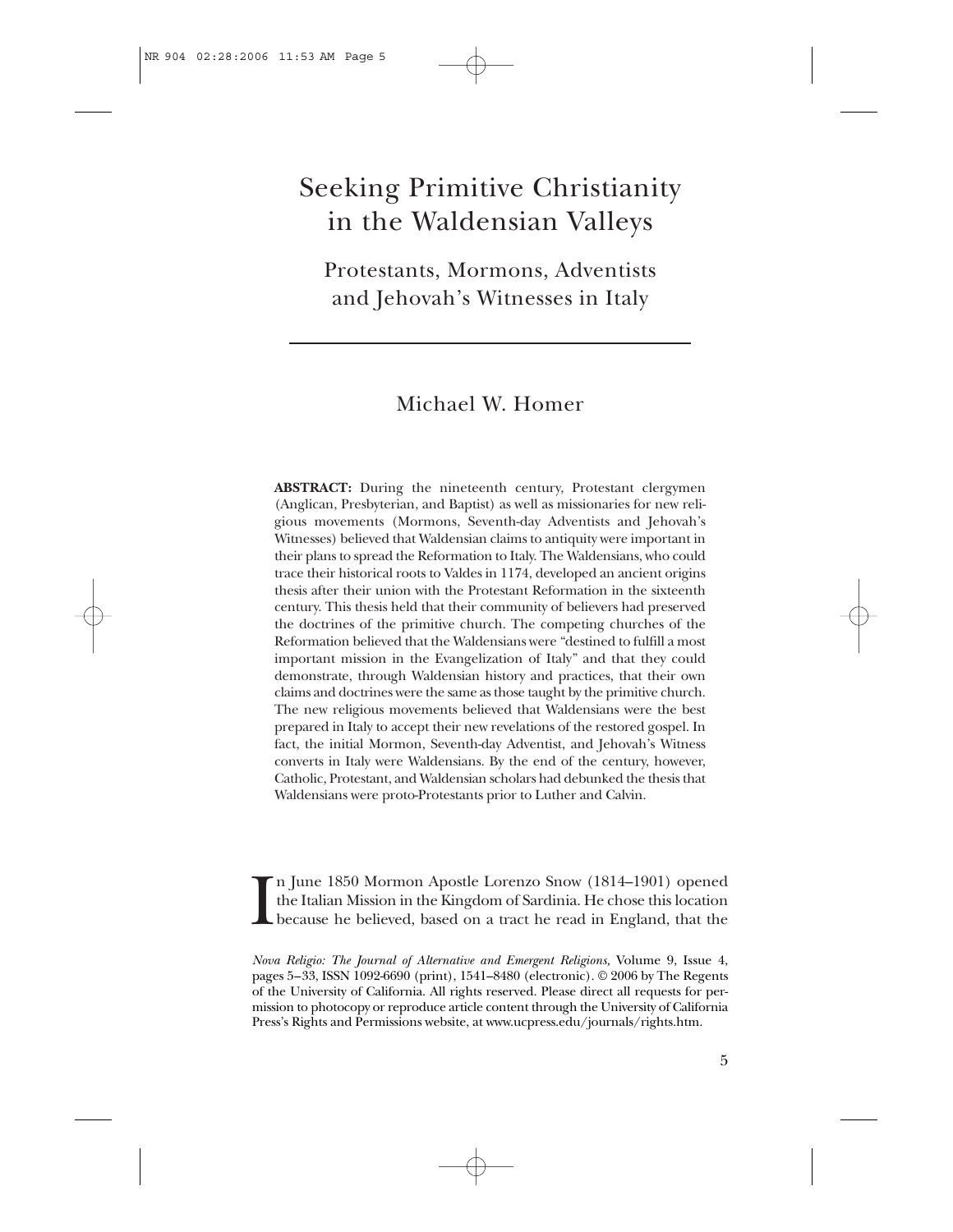Waldensians—a small group of Protestants with settlements in several Piedmont valleys—were "like a rose in the wilderness."1 The tract *Sketches of the Waldenses*<sup>2</sup> advanced an ancient origins thesis which claimed that the Waldensians had rejected the corruption of the Catholic Church after Constantine embraced Christianity and that they had successfully preserved the beliefs and practices of the primitive church in their remote mountain settlements. Snow was convinced, after reading *Sketches,* that the "the Lord has there hidden up a people, amid the Alpine mountains, and it is the voice of the Spirit that I shall commence something of importance in that part of this dark nation."<sup>3</sup> Although he acknowledged that "the night of time has overspread their origin," he still believed that in the Waldensian valleys "Protestantism is not the offspring of boasted modern reformation; but may fairly dispute with Rome as to which is the oldest in apostasy," and that "[e]very man holds a creed [in Italy] which has been transmitted from sire to son for a thousand years, whether he be Protestant or Catholic."<sup>4</sup> Snow and other Mormon leaders hoped that they could demonstrate to the Waldensians that Joseph Smith (1805–44) had completely restored the primitive church which their ancestors had attempted to safeguard for centuries.

Snow was not the first Christian missionary who was attracted to the Waldensians because of their ancient origins. Protestant clergymen— Anglican, Presbyterian, and Baptist—also believed that Waldensian claims to antiquity were important in their plans to spread the Reformation to Italy. Shortly after Napoleon Bonaparte (1769–1821) went into exile and the previous regimes were restored on the Italian peninsula, Baptists, Anglicans, and Presbyterians established missions and began their efforts to convince the Waldensians to align with their particular brands of Protestantism. After the Kingdom of Italy was proclaimed in 1861, other mainstream Protestant denominations also established missions there: Wesleyan Methodists in 1861, Adventists in 1864, English Baptists of the Baptist Missionary Society in 1866, American Baptists of the Southern Baptist Convention in 1870, and American Episcopalian Methodists in 1873. During the 1890s, the Salvation Army arrived in Italy and Bible Students (the name was changed to Jehovah's Witnesses in 1931) followed after 1900.<sup>5</sup>

These missionaries were attracted to the Waldensian valleys because of an ancient origins thesis. Some believed that the Waldensians had been "preserved for a special purpose in the Divine Counsels; destined to fulfill a most important mission in the Evangelization of Italy" and that they "are not Protestants, but primitive Christians."6 Some even claimed that the Waldensians had "remained on the old ground" and were entitled to "the indisputably valid title of the True Church."7 They believed that they could demonstrate, through Waldensian history and practices, that their own claims and doctrines were the same as those taught by the primitive church.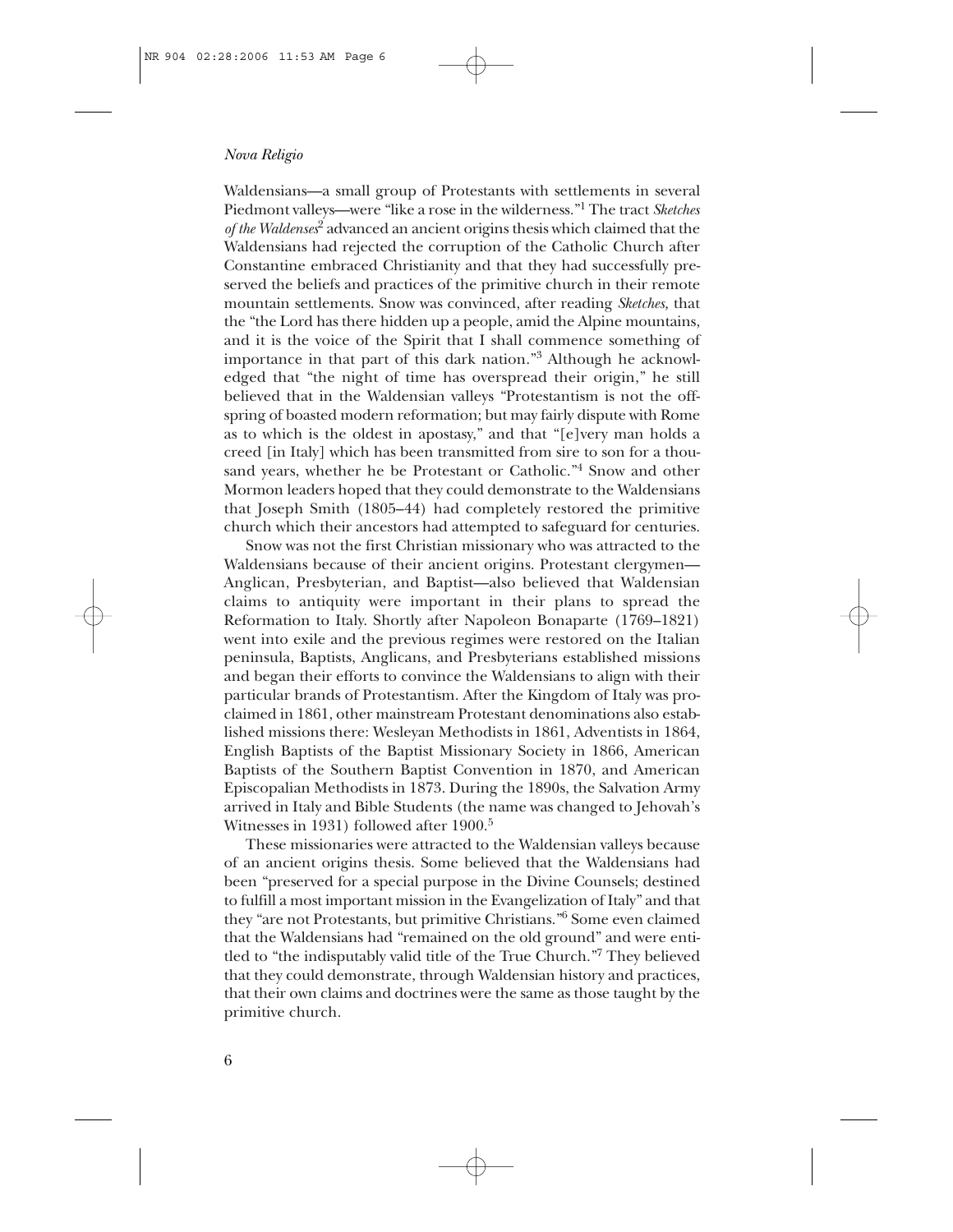# **THE WALDENSIANS**

During the late twelfth century, a merchant named Valdes or Waldesius organized a Catholic reform movement in Lyons, France.<sup>8</sup> Valdes, and his "poor of Lyons," believed that the Roman Catholic clergy had become worldly and sinful, and he urged lay parishioners to set a better example for the church by living in poverty and preaching repentance, even though they were not ordained and they had not received permission to preach from their bishop. Valdes initially believed in the doctrines and sacraments of the Roman Catholic Church—he signed a statement of faith in 1180—but the clergy resented the "Poor Men" not only because they were uneducated but also because they seemed to usurp priestly prerogatives.

In 1184, Valdes and his followers were excommunicated when they refused to cease preaching, and the movement was thereafter included in a list of schisms. Expelled from Lyons, they established communities in Languedoc and Lombardy. In 1215 the Fourth Lateran Council condemned the Waldensians for heresy. In 1218 Waldensians from Languedoc (in France) and Lombardy (in Italy) met in Bergamo, in northern Italy, where they discussed the Fourth Lateran Council. During this meeting they rejected selected church doctrines, including purgatory, masses for the dead, and the intercession of Mary and the Saints. Thereafter they became increasingly radical in their opposition to the clergy and developed their mission to live in poverty and to witness as itinerant preachers.

The Waldensians eventually established settlements in Piedmont, Puglia, Calabria, Provence, Languedoc, and Bohemia. For the next three hundred years, they lived in isolated rural communities in Italy, France, and Germany where they attended mass publicly but practiced their true religious convictions surreptitiously. Although they were occasionally subjected to religious persecution, they were for the most part left alone and targeted for political and religious persecution only after the start of the Reformation.

When Waldensian pastors (known as "barbes" or "uncles") became aware of the religious reformation launched by John Calvin, they began to confer with Swiss Reformers. Although the barbes were deeply divided about aligning themselves with the reformers, some believed that such an alignment would help them emerge from their geographical and cultural isolation. In 1532 the Waldensians held a synod in the Angrogna Valley, attended by William Farel and other Swiss reformers. Some historians claim that the barbes voted to align the Waldensians with the Swiss Reformed Church during this synod. Such an alignment, which naturally required the modification of many historical beliefs, practices, and organization, took years to implement.<sup>9</sup>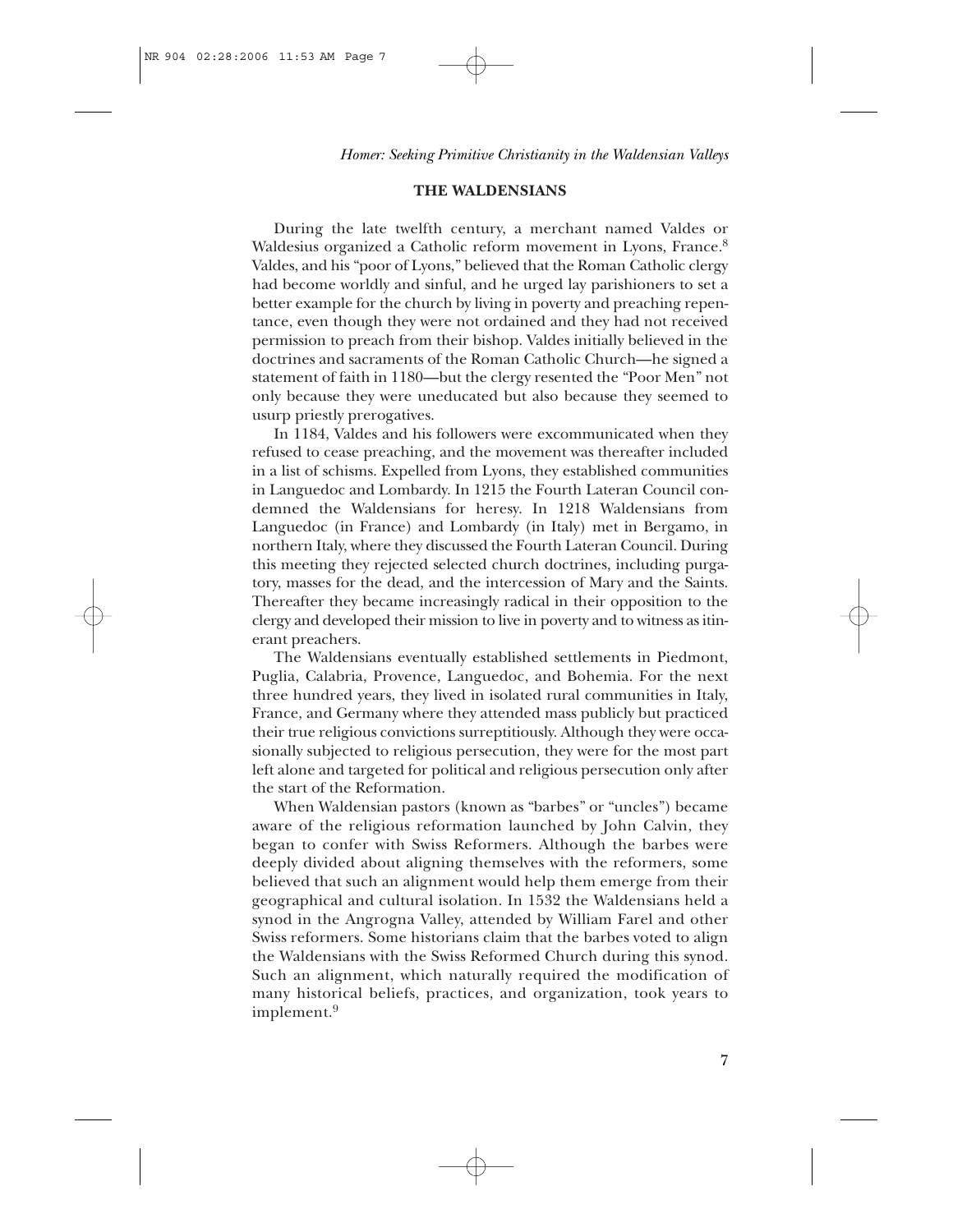# **THE ANCIENT ORIGINS THESIS IN THE SEVENTEENTH CENTURY**

As the Waldensians gradually completed their alignment with the Swiss Reformed Church, they were increasingly subjected to persecution. Thereafter, Protestant apologists (including Waldensians) formulated an official historiography and began to institutionalize a cultural and ethnic identity. As historian Euan Cameron explains, their historiography was based not only on "the real people who had suffered persecution in the fifteenth and sixteenth centuries in the Alps" but also on "idealized hypothetical antecedents of the reformed church" through which they attempted to trace their origins back to primitive Christianity.<sup>10</sup> They argued that both church and state had marginalized and persecuted the Waldensians for centuries and they also constructed an ancient origins case from oral traditions and documents which they believed predated Valdes.11 Protestant writers in England, Switzerland, and Italy believed that the "true church," including doctrines and priesthood, "had survived within dissenting movements from the Dark Ages up to the time of Luther's first schism."12 As they became increasingly known as "forerunners of the Reformation," their valleys became identified as the safe haven in which the pure gospel had survived.

In 1619 Jean-Paul Perrin, a pastor in the French Reformed Church, published a history claiming that the Waldensians were direct descendants of primitive Christians.<sup>13</sup> Also during the seventeenth century, two Waldensian pastors, Pierre Gilles and Jean Léger, advanced the same thesis.<sup>14</sup> One historian has referred to these three books as "the first three most important histories of the Waldensians" which "make up the ideological foundations of the official Waldensian historiography. . . . They propounded the correct view that was to be held regarding the Waldensian past. . . . History was not being written for itself but to serve a certain idea and a certain cause."15

Léger's book had the most significant impact in Europe because it was written following the infamous Easter Massacre of 1655 when troops loyal to the Duke of Savoy massacred hundreds of Waldensians. Protestants in Europe—including Oliver Cromwell (1599–1658)—vigorously protested the massacre. John Milton (1608–74), one of Cromwell's ministers, penned a sonnet ("Avenge, O Lord, thy slaughter'd Saints") to call attention to the Waldensian cause.<sup>16</sup> Thereafter "the thesis of the Waldenses as antecedents of the Reformation . . . was . . . not confined, either to the authors native to the Dauphiné, or to those with a particular polemical interest in the Waldenses." They "earned inclusion, if only in passing, in the works of nearly all the major religious writers of the early Reformation era."17 Milton was convinced that the Waldensians had existed "pure since the Apostles" and that they "held the same doctrine and government since the time that Constantine with his mischievous donations poisoned . . . the whole church."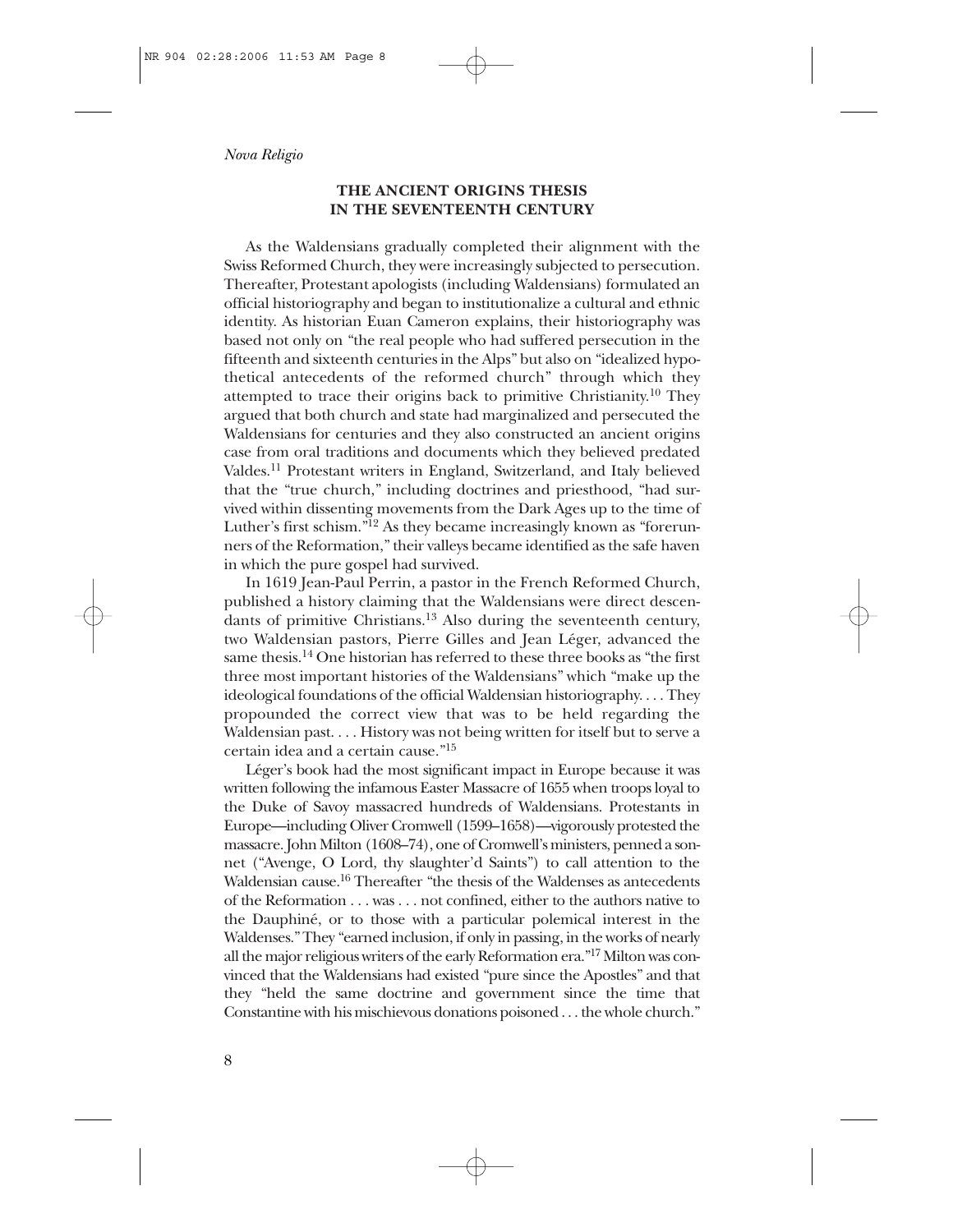Samuel Morland (1625–95)—a diplomat dispatched to Torino by Cromwell after the massacre—repeated the thesis in his *History of the Evangelical Churches.*<sup>18</sup> He claimed that he had consulted documents which proved that the Waldensians existed before Valdes and that they had taught and practiced "Protestant" doctrines and rituals before the Reformation. The propaganda value of these books was enormous. Within a few years the British government began dispensing financial assistance and the Duke of Savoy reaffirmed the Treaty of Cavour which memorialized his dynasty's policy of Waldensian toleration.19

Still, the Waldensians continued to be verbally attacked and physically persecuted.20 When Louis XIV, the Sun King (1638–1715), revoked the Edict of Nantes in 1685, he pressed Duke Vittorio Amedeo II of Savoy to convert or exile his Protestant subjects. In January 1687, the duke forced approximately twenty-five hundred Waldensians to march to Geneva in thirteen contingents. More than two hundred perished en route. While in Switzerland the Waldensians, unlike other exiles, preserved their ethnic identity, maintained separate communities, and resisted assimilation with the Protestants. In 1689, after Vittorio Amedeo II aligned his duchy with Britain, the Waldensians completed a "glorious return" to their valleys. Under the leadership of Pastor Henri Arnaud  $(1641-1721)$ , they reclaimed most of their confiscated lands.<sup>21</sup>

Arnaud recorded these events and repeated the claim: "Neither has their church been ever reformed, whence arises its title of *Evangelic.*"22 In 1694, the duke issued a new edict reconfirming toleration for Waldensians in their valleys. This new edict was never revoked. In July 1706, the duke demonstrated his confidence in his Waldensian subjects when he took refuge in their valleys during a French siege of Torino. $23$ Thereafter Protestants in England, Holland, and Switzerland began sending aid to the Waldensians. Queen Mary granted a royal subsidy to support the pastors in the valleys and to subsidize education. During the eighteenth century, "the debate rested" concerning Waldensian claims that they were "forerunners of the Reformation."24

# **NINETEENTH-CENTURY ELABORATIONS OF THE ORIGINS THESIS**

At the opening of the nineteenth century, the Waldensians were granted religious freedom when Napoleon annexed Piedmont and made it a French department. Under French rule, they were absorbed into the French Reformed Church, and Britain suspended its financial aid. After the Treaty of Vienna (1815) restored the House of Savoy and other European dynasties, the British renewed financial assistance to the Waldensians. British missionary societies, organized during the 1790s, began planning missions in Italy and Anglicans, Presbyterians, and Baptists were all anxious to proselytize the Catholics.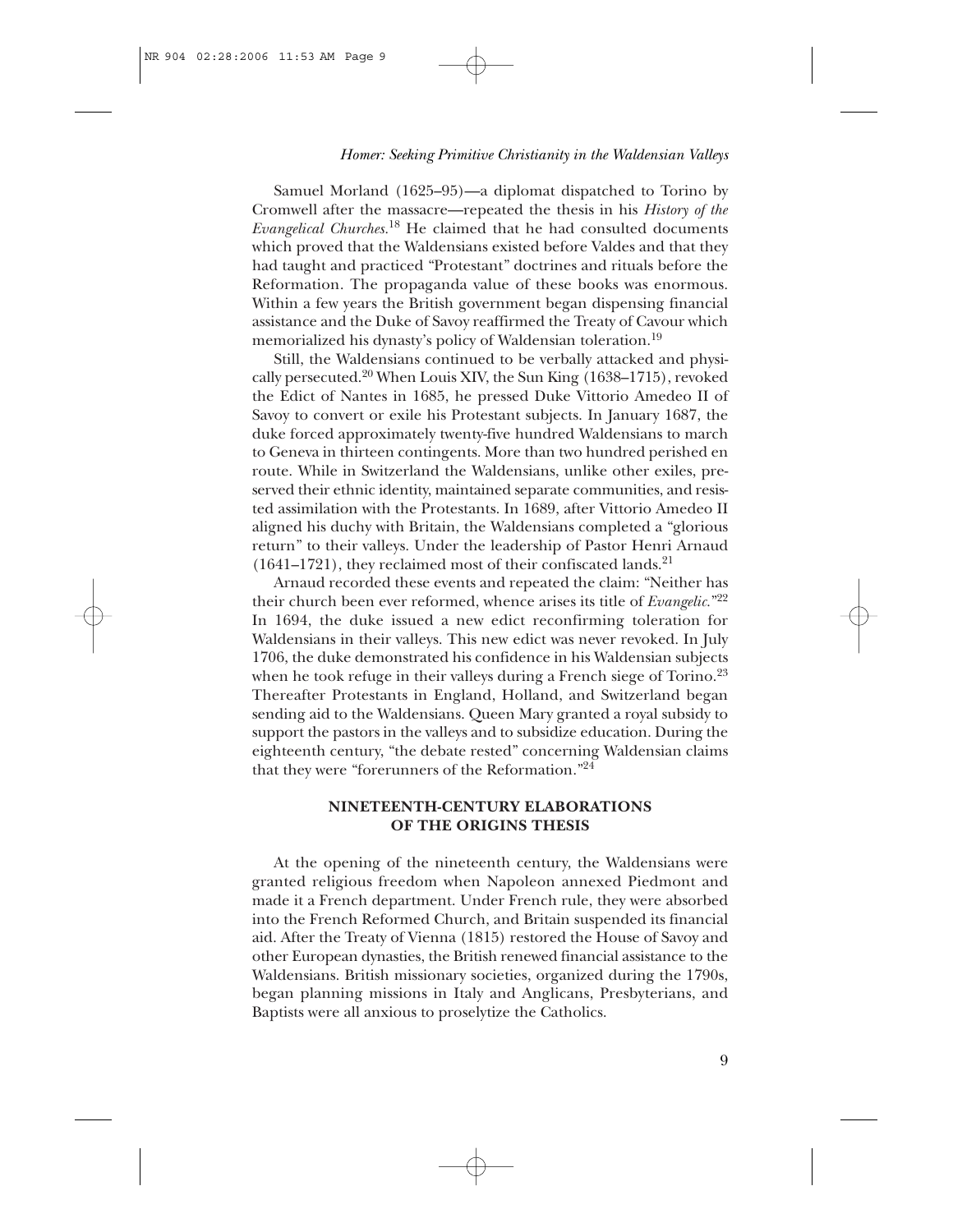As British missionaries began their labors in Italy, French and Swiss clergymen introduced a religious revival which had some similarities to the Second Great Awakening in the United States. During this reawakening, Waldensian pastors advanced a more elaborate version of the ancient origins thesis. In 1834 Alexis Muston argued that the "Waldenses have been the means of preserving the doctrines of the gospel in their primitive simplicity" but he also advanced the notion that "they were doubtless designed to preserve the germ of another spring, through the winter of the middle ages; like the leaven hid in three measures of meal, or the precious seed set aside by the husbandman to produce a future harvest."<sup>25</sup> This thesis reflected the strongly-held belief of most Waldensian pastors that their ancestral church provided a "chain by which our Reformed Churches are connected with the first disciples of Christ" and that their new mission was to evangelize Italy.<sup>26</sup>

# **ANGLICAN, PRESBYTERIAN, AND BAPTIST MISSIONARY EFFORTS**

Anglicans, Presbyterians, and Baptists had many doctrinal and organizational disagreements; but even during the denominational wars of the nineteenth century, they agreed that the Waldensians were the best beachhead for their missions in Italy. Robert Baird (1798–1861), founder of the Society for the Preservation of Christian Knowledge (SPCK) and a prominent Presbyterian minister, reported in 1847: "There are nearly forty Protestant ministers of the gospel in Italy at present, about one half of whom are laboring as pastors and professionals in the valleys of the Waldensians."27 One Baptist minister observed, "There is scarcely a sect in Christendom, which, during the last dozen years, has not laid claim to them as their rightful kindred, in one way or other."<sup>28</sup> A Presbyterian cleric conceded, "There is hardly a Protestant denomination of Christians which has not set them up as a kind of exemplar of primitive purity, and boasted of a conformity to their ecclesiastical character."29 The Mormons would soon join this chorus.

# **MORMONS AMONG THE WALDENSIANS**

While Anglicans, Presbyterians, and Baptists disagreed on many subjects, they agreed that the American-born churches were neither Protestant nor Christian. Although the Protestants were restorationists they could not embrace churches that claimed new revelations and believed in an imminent millennium. For their part the American-born churches, like the "radical reformers," believed that the Catholic Church could not be reformed and that the mainline Protestants were therefore daughters of the "mother of harlots." The Mormon hierarchy taught that "nothing but direct revelation from God could set in order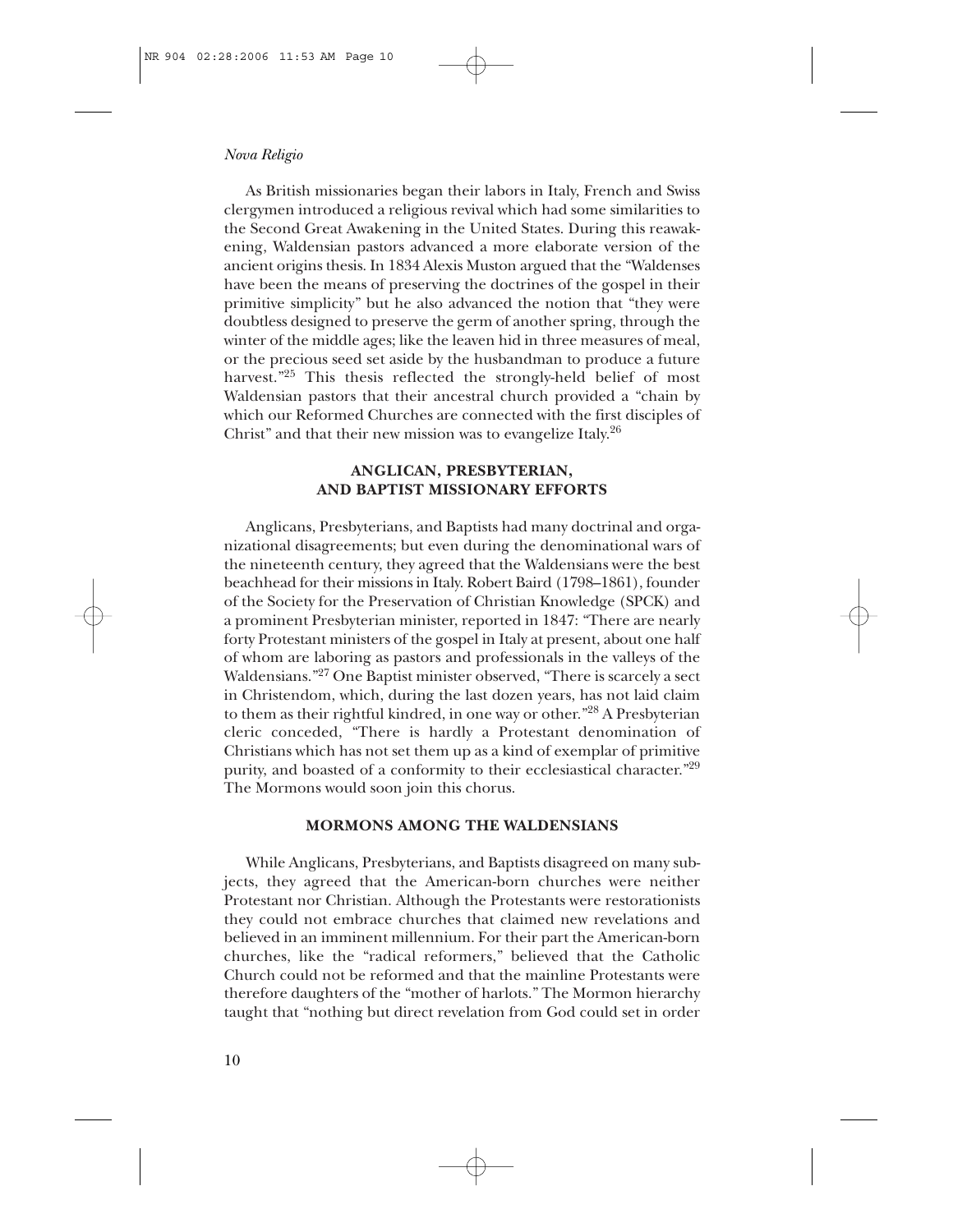the Church, place them in that state of dignity from which they fell, and prepare them for the glorious appearing of God our savior."30

Nevertheless, Mormons, Adventists, and Jehovah's Witnesses shared the Protestants' enthusiasm for the ancient origins thesis. They believed that the Waldensians' history of persecution, their refusal to submit to papal authority, and many of their doctrines and practices, supported the thesis that they had withstood centuries of persecutions and had preserved many of the pure doctrines of the primitive church. Although these American churches believed that the small Italian church had rejected many of the innovations introduced by the Catholic hierarchy during centuries of apostasy, they did not believe that any priesthood authority had been preserved through the Waldensian clergy.<sup>31</sup>

Brigham Young (1801–77) dispatched missionaries to Italy in 1849 because the Mormon Church hierarchy was convinced that, after two years of revolutionary activity, the European continent was ready for the introduction of the gospel. Lorenzo Snow organized the Italian Mission in the Waldensian valleys.32 Even before Snow read about the Waldensians other church leaders had commented on their ancient origins. Sidney Rigdon (1793–1876), a former Campbellite Baptist preacher, one of Joseph Smith's most trusted confidantes, and a future counselor in the not-yet-organized First Presidency, was sympathetic with William Jones' conclusion that the Waldensians "were doubtless the remains of the apostolic church." Rigdon also wrote that he was struck by the "persecutions" and "outlandish falsehoods" that had been perpetrated against them.33 John C. Bennett (1804–67), another former Campbellite preacher, also a member of the First Presidency and a confidant of Smith, compared persecutions perpetrated against the Mormons and Waldensians, and concluded that persecutions against Mormons were worse.<sup>34</sup> Other Church leaders compared Waldensian teachings—particularly those which they believed were taught in the primitive church—with Mormon doctrines.<sup>35</sup>

Lorenzo Snow and his companions did not "actively and publicly engage in communicating the great principles which I had come to promulgate" during the initial phase of the mission and that "all the jealous policy of Italy has been hushed into repose by the comparative silence of our operations."36 During this phase it is unlikely that any Waldensians understood that Mormons were not traditional Protestants and Snow and his small band of missionaries were initially welcome to preach before Waldensian congregations. In December 1850, Snow initiated another phase of his mission when he published two pamphlets in French: *Exposition des premiers principes de la doctrine de l'Eglise de Jésus-Christ des Saints des Derniers Jours* and *La voix de Joseph.* He first wrote *Exposition des premiers principes* (a translation of *The Only Way to Be Saved*) a decade earlier as a missionary in England. These described the first principles of the gospel without mentioning either Joseph Smith or the Book of Mormon.37 *La voix de Joseph*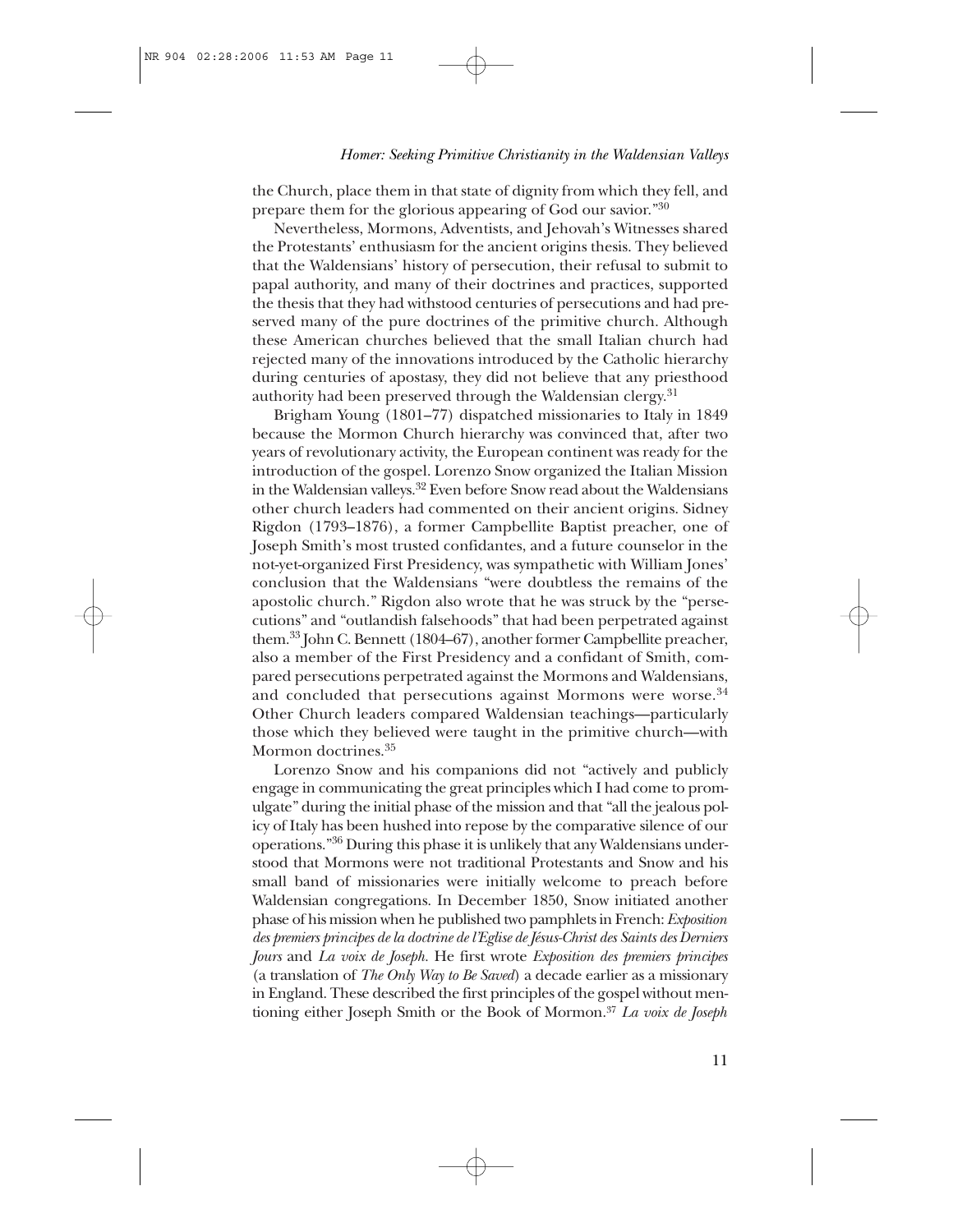emphasized those aspects of Mormonism that eventually convinced some French-speaking Waldensians to change denominations.<sup>38</sup> It described Joseph Smith's revelations, explained the Mormon doctrine of gathering converts to America in anticipation of the millennium, presented the Perpetual Emigrating Fund (PEF) that assisted those who could not afford to emigrate on their own, and depicted the beautiful natural conditions in the Salt Lake Valley.

Waldensian pastors, some of whom had lived through the dissension which accompanied the reawakening, cooled toward Snow and his missionaries when *La voix de Joseph* made them aware of Mormonism's finer points and established clearly that Mormonism was not part of mainstream Protestantism. Pastors of the Reformed Church wrote most of the negative information concerning Mormonism which circulated in the valleys, including attacks on Snow's pamphlets.39 Waldensian pastors also became hostile after Mormon missionaries baptized a few of their members. Since Snow recognized that the Waldensians comprised less than one percent of the total population of the Italian peninsula he made plans for another phase of the mission—to expand to the Italianspeaking Catholic cities. In January 1851 he returned to England where he hired a scholar to translate the Book of Mormon into Italian. The following year he published both *Il Libro di Mormon*<sup>40</sup> and an Italian edition of *The Only Way to Be Saved*. Thereafter Snow encouraged his missionaries to use these publications and proselytize in the largest Italianspeaking cities in the Kingdom of Sardinia: Torino, Nice, and Genoa.

When Mormon missionaries arrived in Torino in July 1852 they quickly realized that though they were tolerated, or at least ignored, while they labored in the Waldensian valleys, they were forbidden to proselytize in the rest of the kingdom. The Catholic Church was the state religion under the Statuto [constitution]. Although the Waldensians were sometimes overlooked, to the exasperation of Catholics, no minority religion was authorized to assemble, publish religious propaganda, or seek converts among the Catholic population. The Catholic Church also opposed separation of church and state. Even when the Prime Minister Count Cavour (1810–61) eventually proclaimed that there would be "a free church in a free state" and that the state had the right to dismantle many of the prerogatives of the Catholic Church, he also recognized that "the King's government cannot tolerate proselytization or public acts in locations where they could produce popular tumult and disorder.<sup>41</sup>

In Torino the local newspapers used Mormonism to focus their arguments concerning religion and politics in Piedmont and made comparisons between Mormonism, Waldensians, and other Protestants. On 1 August 1852, *L'Armonia,* a conservative Catholic newspaper, published a supplement with a headline for its lead story that announced "Mormons in Torino." The article discussed, for the first time in an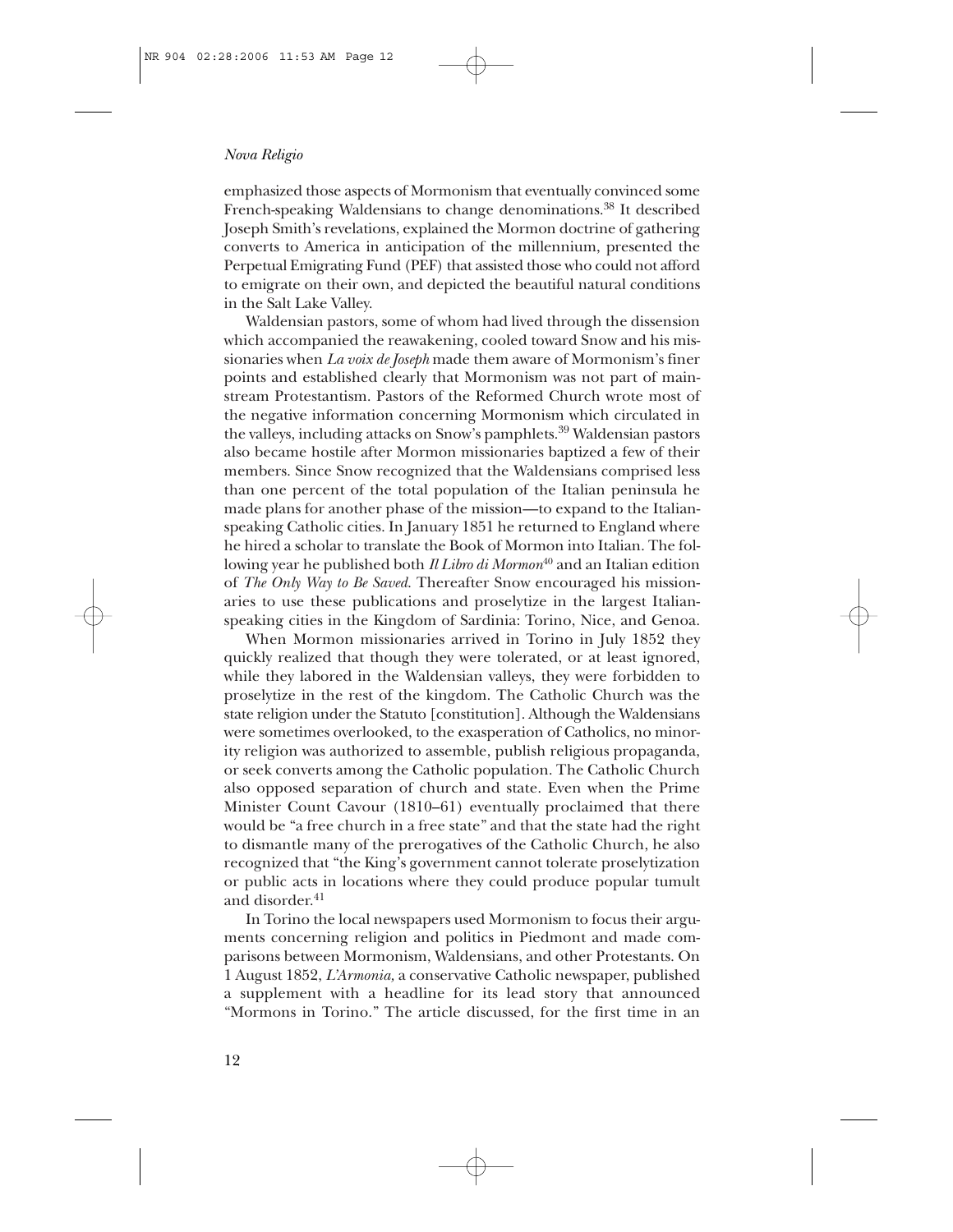### *Homer: Seeking Primitive Christianity in the Waldensian Valleys*

Italian newspaper, the history and contents of the Book of Mormon. It also provided information on church history and doctrines, and labeled Joseph Smith "a new Muhammad." This was a common tactic employed during the nineteenth century to malign opponents by comparing them with the vilified prophet of Islam. Since Mormons practiced polygamy this comparison seemed particularly appropriate.

*L'Armonia* also claimed that both Mormons and Waldensians were conducting missionary work and publishing religious pamphlets, contrary to the constitution and other laws in Piedmont, and that the government was complacent in allowing the Catholic Church to be undermined. The article specifically noted that Carlo Boncompagni (1804–80), the Minister of Justice, had proposed a bill to legalize civil marriages, which made it attractive for Mormons to come to Piedmont:

For what reason did the Mormons come to Torino? They got word of the Boncompagni law . . . and since it does not prohibit plurality of wives, they believe that our Minister of Justice is a good Mormon. They saw that the wind among us was favorable to their doctrine, and that we would embrace their brethren with open arms, so they sent two of them [to Torino].<sup>42</sup>

A week later, *L'Armonia'*s lead article was headlined "Who is better off in Piedmont? The Catholics or the Mormons?"<sup>43</sup> The newspaper complained that "unfortunately the Mormons, about whom we wrote last Sunday, are in Torino beginning their mission in the shadow of liberty, under the beneficial influence of the three-colored flag, protected by those great and spastic Catholics who are our state ministers." The article discussed Snow's pamphlet *Restaurazione dell'antico Evangelio* and warned readers not to be surprised if the missionaries began publishing a newspaper in Torino or even built a temple, because the government's ministers would allow such activities with a "nod of the head" because of their "agreed upon love of liberty." These Catholic writers were also wary because the Waldensians were not only publishing a paper but also building a temple (which is how the Waldensians refer to their houses of worship) in Torino.

In the same article *L'Armonia* also noted that the government had mistreated the Catholic Church while Mormon missionaries were permitted to conduct their activities without fear of legal action: "The Mormons introduce in Piedmont thousands of copies of a pamphlet by their elder Lorenzo Snow, full of heresies against the Catholic Church. Although the Statuto [constitution] prohibits the introduction of such materials, the ministry still permits the pamphlets to be distributed. The Catholics wait for *La Civiltà Cattolica*, a newspaper printed in Rome under the eyes of the Pope, and the ministers stop it at the borders."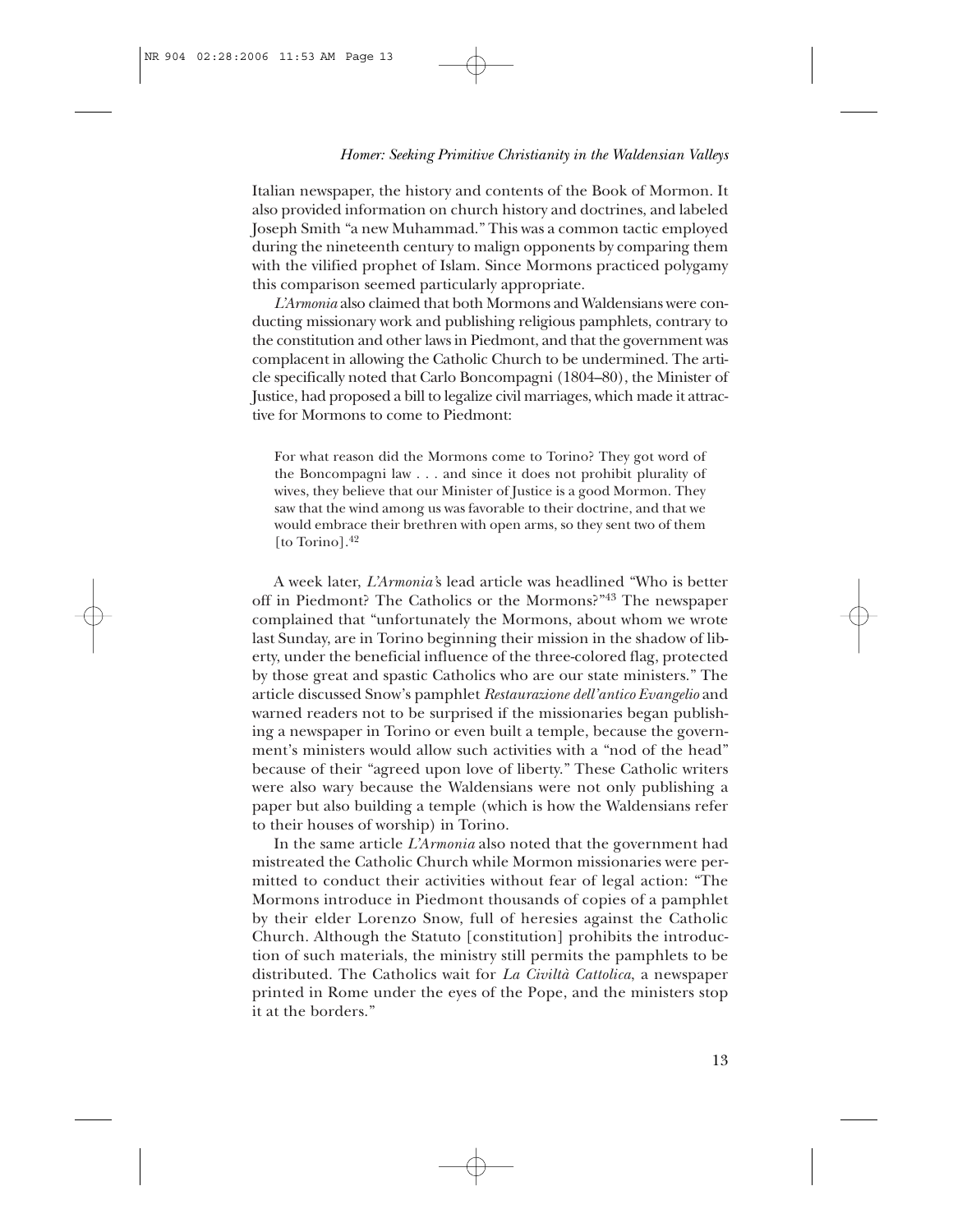The article also compared Mormon prerogatives with limitations placed on the Catholics:

Mormons can teach, combat the state religion, and promote apostasies. The Catholics cannot . . . freely profess their faith in public; they cannot even (who would have believed it!) pray to the Virgin Mary. The Mormons come to Torino and are accepted in a brotherly way. [But] various Catholic priests, including the Archbishop of Torino and the Archbishop of Cagliari, have been denied the right to return to their headquarters, to their homeland. The Mormons are in Piedmont, and no one insults them. The Catholic priests are derided in print, insulted, and persecuted on the public streets. . . . Thus does one live in Piedmont! Thus a liberal ministry treats the Catholic religion that, according to the first article of the Statuto, is the only religion of the state.

In 1853 *L'Armonia* continued to report on Mormonism, including political events in Utah, and to point out parallels between Mormonism and Protestantism. For example, on 5 March 1853 *L'Armonia* published an article which questioned whether "the Apostle Lorenzo Snow, who works very zealously in the capital, could administer enlightenment to others." Specifically it wanted to know if

the Christians of *La Buona Novella*, [the Waldensian newspaper published in Torino] who like the Mormons want nothing but the Bible, feel like them concerning polygamy. The Saints of Utah do not find anything contrary in the Bible and in the revelations. . . . It is natural that since they all have the same rules of faith, that is the Bible, and being all inspired by heaven, the Christians of *La Buona Novella*, of Utah Lake, and of the Lutheran congress, must have the same feelings. We hope therefore that *La Buona Novella* will not wait to bring this issue to parliament and the ministers, which is now considering another law concerning matrimony. . . . Polygamy and divorces are acknowledged by Lutherans as by Mormons. . . .<sup>44</sup>

The Catholic newspaper then set forth a challenge: "So tell us if the *La Buona Novella* is right to give us only one rule of faith, the Bible."

On 7 September *L'Armonia* published another article, which originally appeared in the *New York Journal,* which argued that Mormon practices were contrary to the laws of the United States. *L'Armonia* gleefully concluded:

What? The Mormons incompatible with the principles and essence of the United States?. . . And they are so compatible with the principles and essence of Piedmont!! And how can they not be compatible with their heresies and schisms with Piedmont, since they are compatible with their sacred Bible, which is the only rule of their faith? What does *La Buona Novella* say?45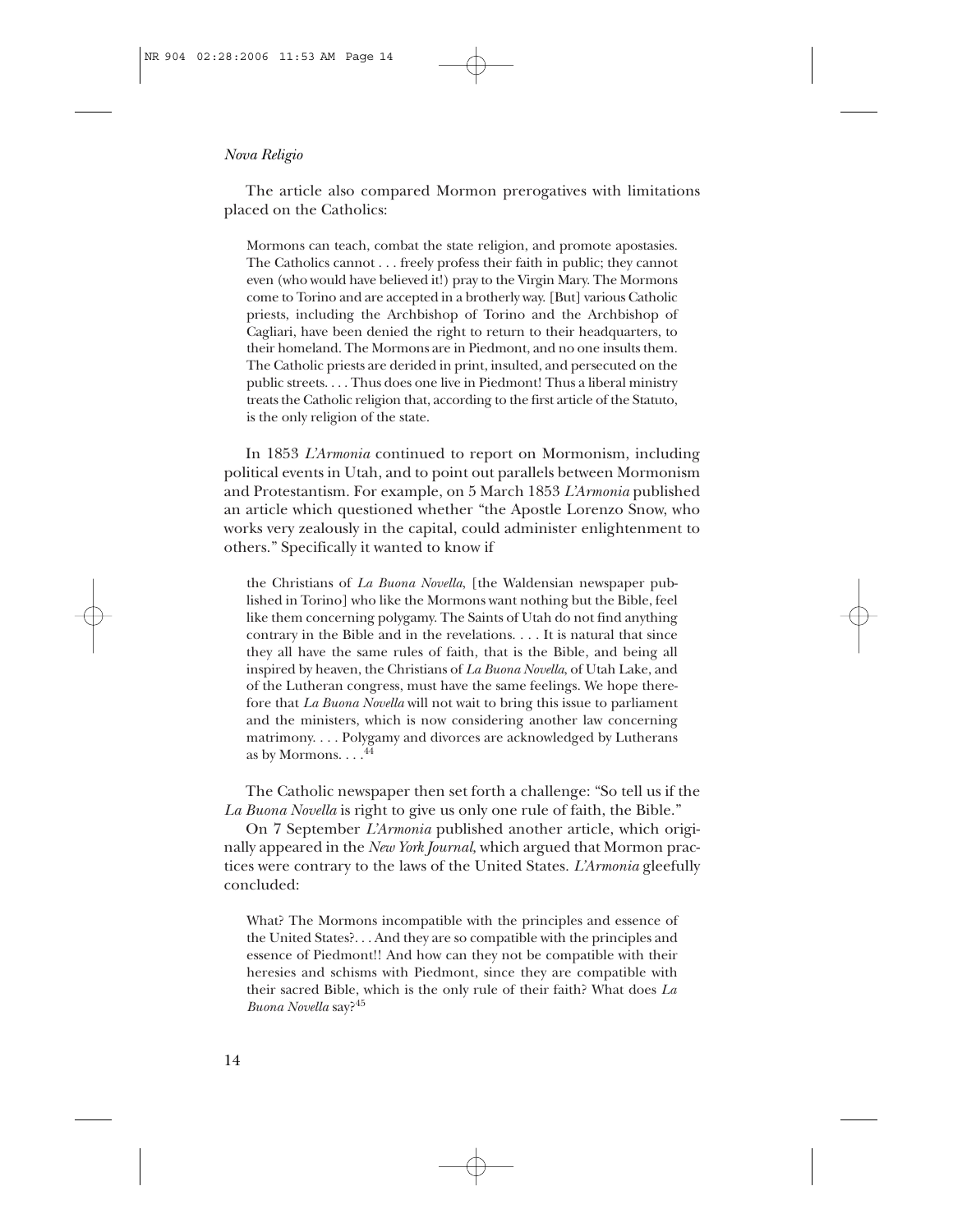#### *Homer: Seeking Primitive Christianity in the Waldensian Valleys*

This time the Waldensian newspaper took the bait. The Waldensians had almost completed their temple in Torino, which was dedicated in December, and they did not want there to be any ambiguity concerning the differences between their church and Mormonism. On 28 October 1853 *La Buona Novella* republished an article which first appeared in a Paris newspaper concerning Mormon missionaries. It noted that:

This account does not speak of Mormon missionaries that are in Italy: and we know that there are some in Piedmont, and that they recruit persons in order to take them to America. We love religious liberty for all; but if it is true that the Mormons teach immorality and polygamy, we do not believe that they have a right to be tolerated.46

In 1854 Mormon missionaries, supplied with copies of *Il Libro di Mormon* and *Restaurazione dell'antico Evangelio,* continued their efforts to find converts in Torino and other cities in the Kingdom of Sardinia. The missionaries' activities again attracted the attention of *L'Armonia* which on 16 August connected Mormonism and Protestants:

We have on other occasions spoken about the sect, which calls itself Mormons, when a certain Lorenzo Snow, a self-styled minister of the gospel, came from the United States of America, and attempted to transplant that sect in our country. For some time they have swarmed in Piedmont and there are so many diverse sects and heretics that each one makes us forget about the other. We must recognize that the liberal exchange inaugurated by our ministers, which also favors the exotic gods of Protestantism, has acquired new momentum. It is impossible to hold back all of the progress that this new commerce is achieving.<sup>47</sup>

The Waldensians continued to react negatively to these comparisons. On 29 August Joseph Malan, a Waldensian and a member of the House of Deputies, wrote a letter to the Waldensian Moderator, Jean Pierre Revel, in which he inquired whether Mormon missionaries were attempting to "seduce the people" and whether "it should not be difficult . . . to drive them out immediately."48 On 18 September he continued to be anxious concerning the activities of the Mormons and wondered whether he should "apply the principle of freedom of conscience" or take a position that does not "completely approve the decision to expel them [from the valleys], a role that I would personally prefer, rather than . . . adopt coercive measures."49

Despite the adverse publicity generated by newspapers in Torino and Deputy Malan's anxiety about the Mormon presence in Piedmont, the missionaries continued their efforts to establish branches in Torino. In June 1856 Mormon elder Samuel Francis reported that he would establish "a Turin Branch of the Church of Jesus Christ of Latter-day Saints, before the close of 1856."<sup>50</sup> In order to prepare for this expansion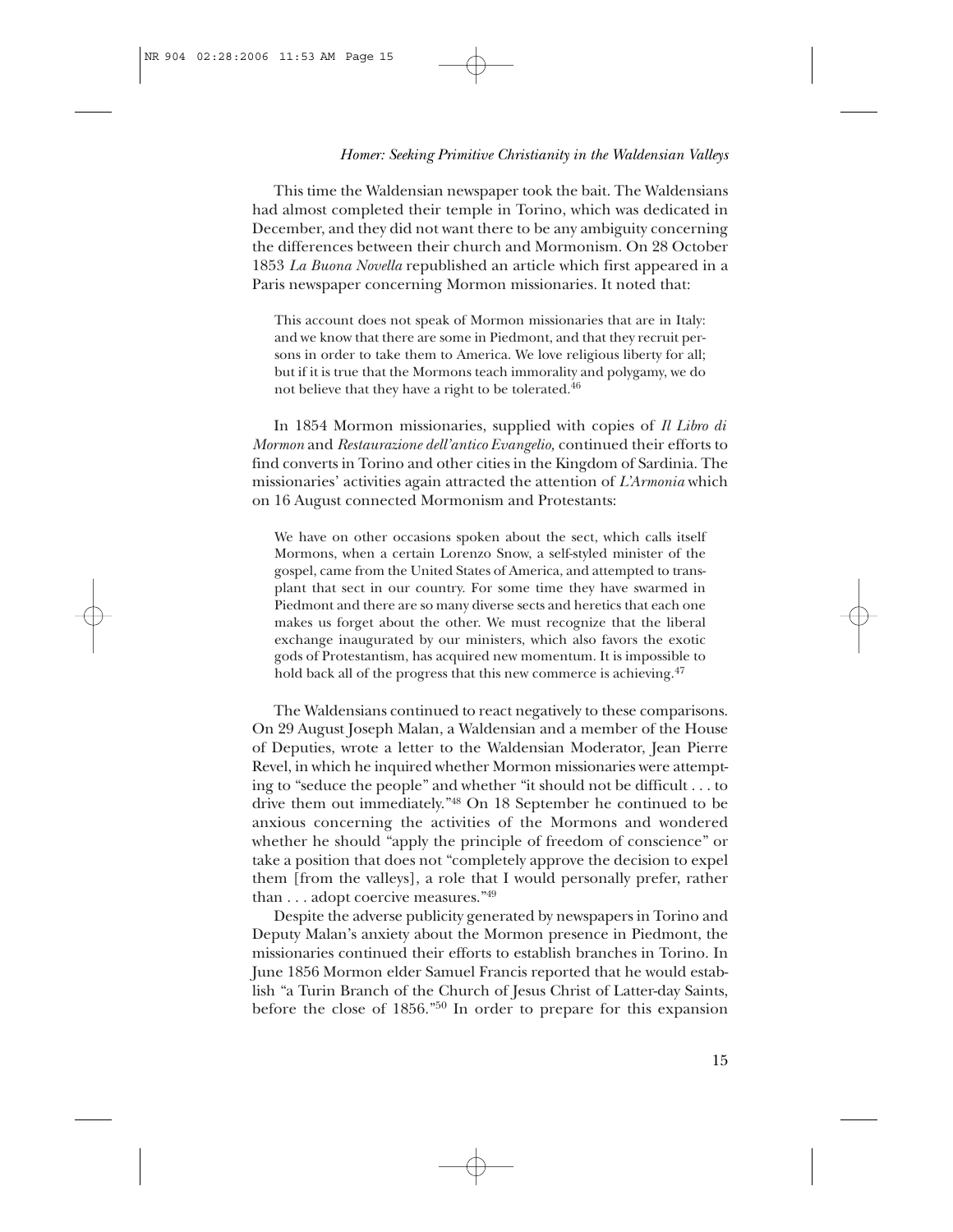Francis and his colleague Jean Jacques Ruban, exchanged language lessons with Esther Weisbrodt "mixed with a little Mormonism."51 In July Francis arrived in Torino where he attended Protestant services and distributed tracts (*Restaurazione dell'antico Evangelio*) to people as they emerged from the chapel.52 Within a month Weisbrodt came to Torino and encouraged Francis to contact Luigi Desanctis (1808–69), a former Waldensian pastor she had met while teaching in Torino. Desanctis had become a pastor in the Società Evangelica (Italian Free Church) which he helped organize after seceding from the Waldensian Church. Francis attended two sermons given by Desanctis on the subject of Mormonism in which he warned his congregation that "this sect, an embarrassment to the society that supports it," had begun to spread even in Italy.

For around six years a few Mormon missionaries have spread their poison in a few towns in Piedmont. . . . But not being content to seduce simple mountain people [in the Waldensian valleys], they have dared to come down to the plain [of Torino] to spread their impiety under the veil of religion.

Like *L'Armonia* Desanctis compared Mormonism to Islam and attacked the practice of plural marriage, noting that it "is not just tolerated, not just permitted, it is not a privilege that may or may not be exercised, it is a requirement." He then asked:

Why have these men . . . been able to find converts in Italy, and pull families to their land in Salt Lake? The response is not easy. They are not from a church that teaches, in fact they have avoided all discussion, they are directed to poor farmers, lovers of the miraculous [in the Waldensian valleys], who are easily led to believe in their miraculous pretenses that support the prophecies that exist in their sect, they describe their land as a terrestrial paradise, they have promised these poor farm families, that suffer in misery, to take them to their colony, where in a short time they will become rich landowners. . . . In Italy about a hundred of these poor people, seduced by the promise of rapidly obtaining a fortune, have left for Salt Lake.

He predicted, however, that "God will always liberate us even as he has from the cholera and the potato rot."53

After the second sermon Francis distributed Mormon pamphlets to the congregation as they left the church. Desanctis was furious and he went to Francis' room where he confronted him. The Protestant pastor challenged the Mormon missionary to a debate in Italian. Francis refused the challenge but he did agree to debate Desanctis in French on any subject except polygamy.<sup>54</sup> Although there was apparently no debate, the discussion between Francis and Desanctis caught the attention of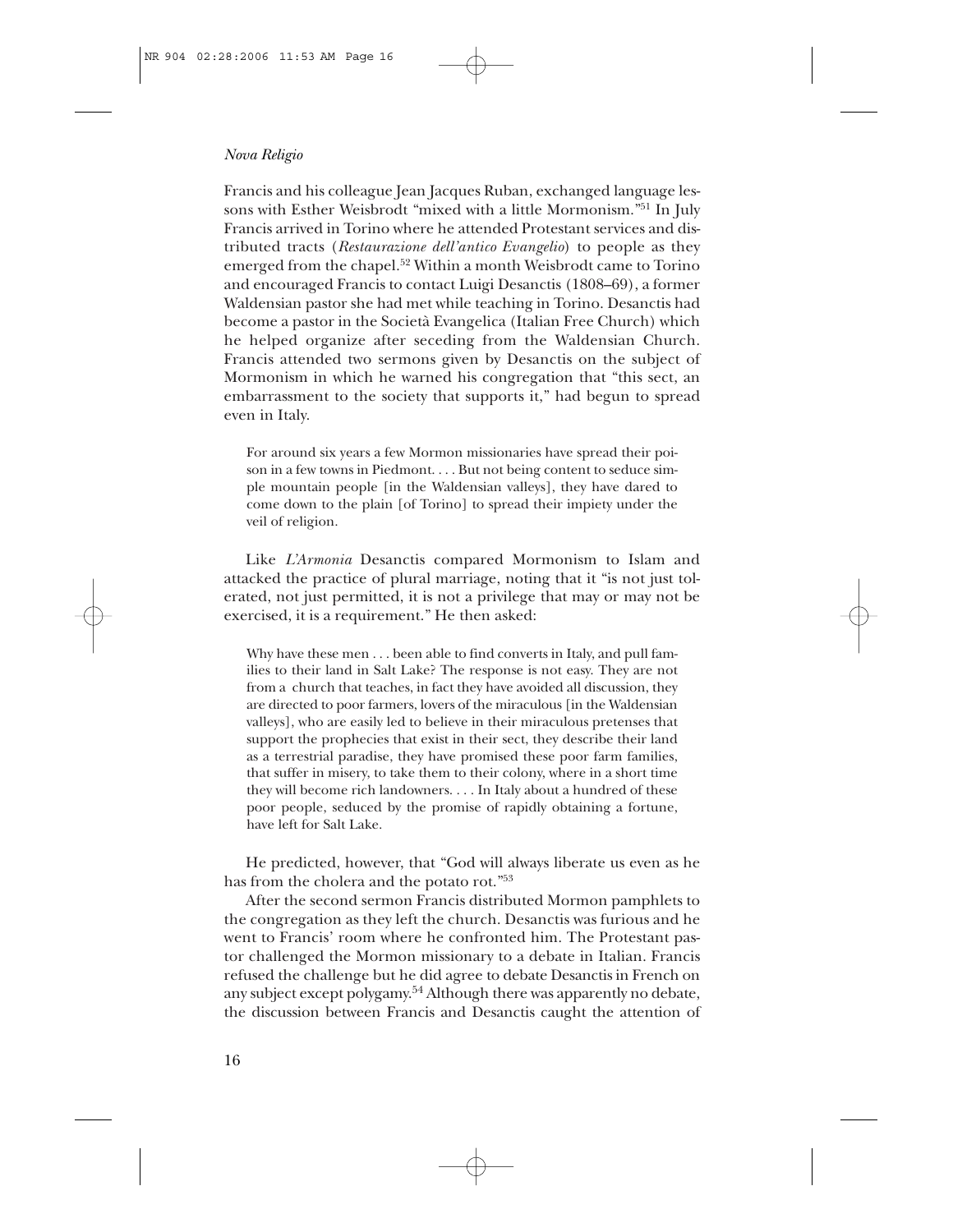Torino's newspapers.55 *Il Risorgimento,* a political newspaper which began publication in 1847, reported that Mormons and Protestants held a conference in Torino to attempt to reconcile the laws of Piedmont with Mormon polygamy.56 *La Buona Novella* quickly denied that any such conference had taken place, warned against "false Mormon doctrines," and characterized polygamy as "anti-Christian" and inconsistent with the laws of Piedmont.57 *L'Armonia* also joined the fray. It criticized Protestants for supporting civil marriage and asserted that *La Buona Novella* was active in spreading not only Protestant propaganda but also Mormon propaganda. It wrote that: "Those who propose civil marriage in Piedmont cannot shut the door on Mormonism."58

The Utah War—which began in 1857 when President Buchanan sent U.S. troops to Utah to replace Brigham Young as territorial governor reignited bad publicity for the Mormons in the Torino press. During 1857–58 *L'Armonia* published a series of articles about the conflict between Mormons and the federal government. It also warned that such calamities, and the practice of polygamy, were the natural consequences of religious liberty.59 It continued to use the unpopular image of Mormonism to criticize all non-Catholics. One article noted that the Utah War was a "war of religion" just as the Catholics waged religious wars against the Albigensians, Huguenots, and other heretics, but that the sects who have marched against the Mormons castigated the Catholics for similar acts.<sup>60</sup>

Most of the articles were adapted from British and American press accounts of the conflict and did not draw parallels to political developments in Piedmont. During this same period Margotti, the general editor of *L'Armonia,* published a book entitled *Roma e Londra* in which he criticized the Mormons. He noted that the *London Times* had opined that "the Mormons gather more women in England than in America." He also compared the Mormons with other Protestants as an example of what happens to religions outside of Catholicism.<sup>61</sup> These articles were eventually noticed at the Vatican and *La Civiltà Cattolica* published several articles which criticized the American-born church.<sup>62</sup>

# **MORMON CONVERTS IN ITALY**

Despite Mormon attempts to organize branches in the Italianspeaking cities of Torino, Nice, and Genoa, they only converted one Italianspeaking Catholic during the nineteenth century.<sup>63</sup> The other 171 were all Waldensians.<sup>64</sup> Many of these converts were attracted by Mormonism's claim that the primitive church had been restored through the revelations of Joseph Smith and that the Mormon Church was endowed with continuing revelation, spiritual gifts, and priesthood authority. These teachings were attractive to many Waldensians, especially veterans of the reawakening who had encouraged the Waldensian church for many years to return to its roots of preaching, witnessing, and spiritual gifts.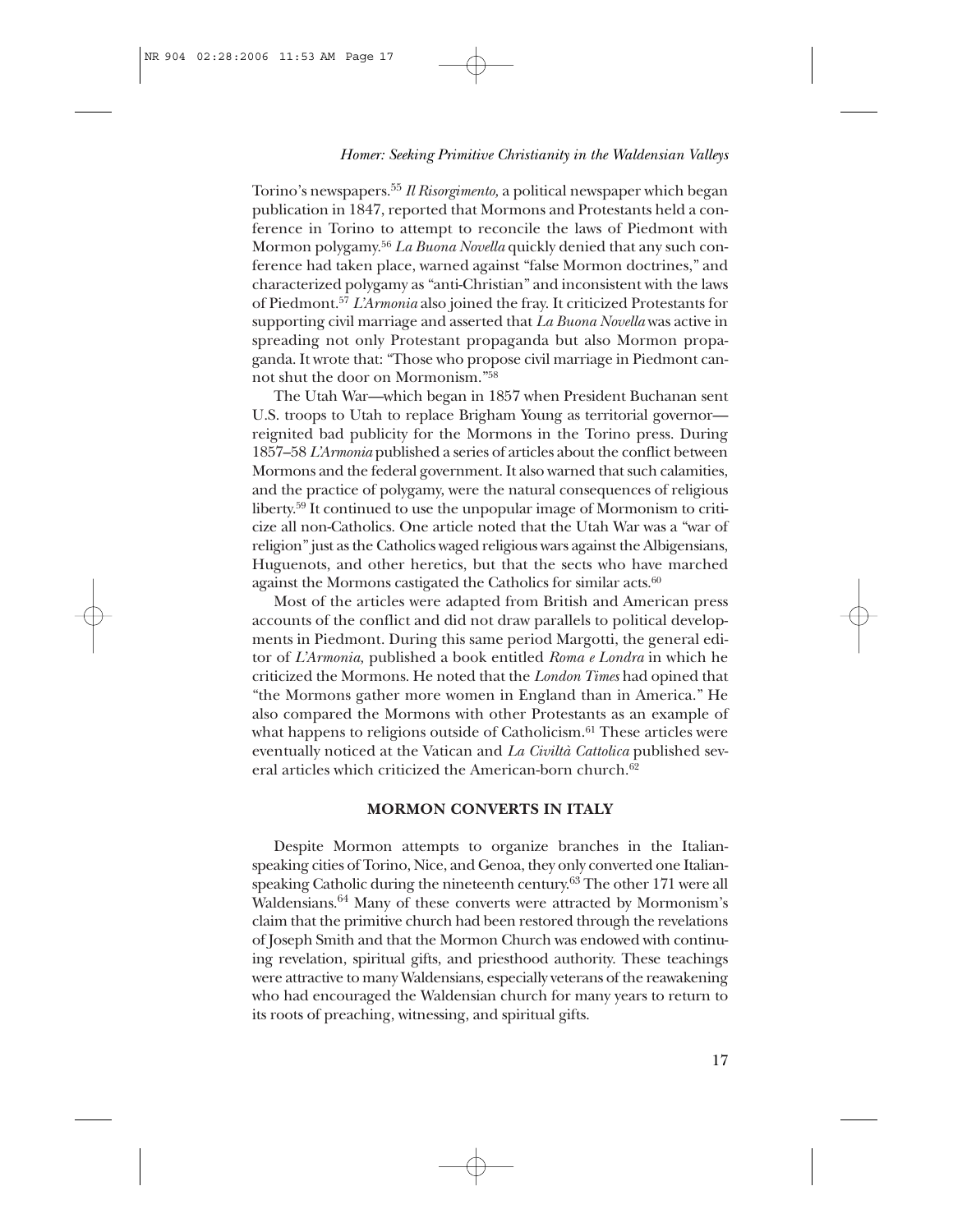The Mormon mission also coincided with overpopulation and declining economic conditions in Waldensian valleys. Some converts were attracted by the doctrine of "gathering" and PEF, which subsidized those who could not otherwise afford to emigrate.<sup>65</sup> Some Mormon missionaries candidly admitted that "in these valleys, a great many lovers of emigration join the church, expecting to get free emigration to America." In January 1854, the first group of Mormon converts from Italy immigrated to Utah. By the end of the decade, seventy-three converts—almost half of the 171 total—had emigrated. Most of the others returned to the Waldensian church. The Waldensian clergy tried to counter the attraction of free emigration—out of genuine concern for their flock—by offering Mormon converts alternative emigration to Waldensian colonies being established abroad.<sup>66</sup> The Venerable Table (the governing council of the Waldensian Church) eventually instituted a program of emigration to Sardinia, Algeria, the United States, Australia, and Argentina.<sup>67</sup>

Mormon missionaries underestimated both the Waldensians' and Catholics' dedication to their religious and ethnic heritage. They seemed most surprised that the Waldensians retained a strong ethnic identity and a passionate connection with their history. Snow complained that the Waldensian pastors could discourage prospective converts by simply referring to that "dear church which is consecrated by so many glorious remembrances, and for which your fathers have died."<sup>68</sup> Church leaders criticized the Waldensians after it became clear that the Italian mission would produce only meager results. In 1854, Young reminisced in a sermon that he had reminded a missionary who had returned from Italy that, even though "the Baptists say they received their authority or priesthood [from the Waldensians]. . . . their priesthood is no better than the Catholic priesthood."69 While Lorenzo Snow originally believed that the Waldensians were a "Branch of the House of Israel," he became discouraged because they "regard any innovation as an attempt to drag them from the banner of their martyred ancestors." Mormon authorities also criticized Protestant attempts to claim priesthood authority through the Waldensians.

No LDS leaders believed that the Waldensians possessed priesthood authority or that there was an "unbroken chain of apostolic succession."<sup>70</sup> They were particularly critical of Baptist claims that they were Waldensians and that they had therefore inherited the title of primitive Christianity.<sup>71</sup> When a Protestant minister told John Taylor that Protestants could trace their priesthood authority either through the Waldensians or the Albigensians, Taylor reminded him that "the whole of England was under the dominion of the Pope . . . and all submitted to his authority."<sup>72</sup> George A. Smith (1817–75) also criticized what he perceived as Baptist claims to priesthood through the Waldensians.<sup>73</sup>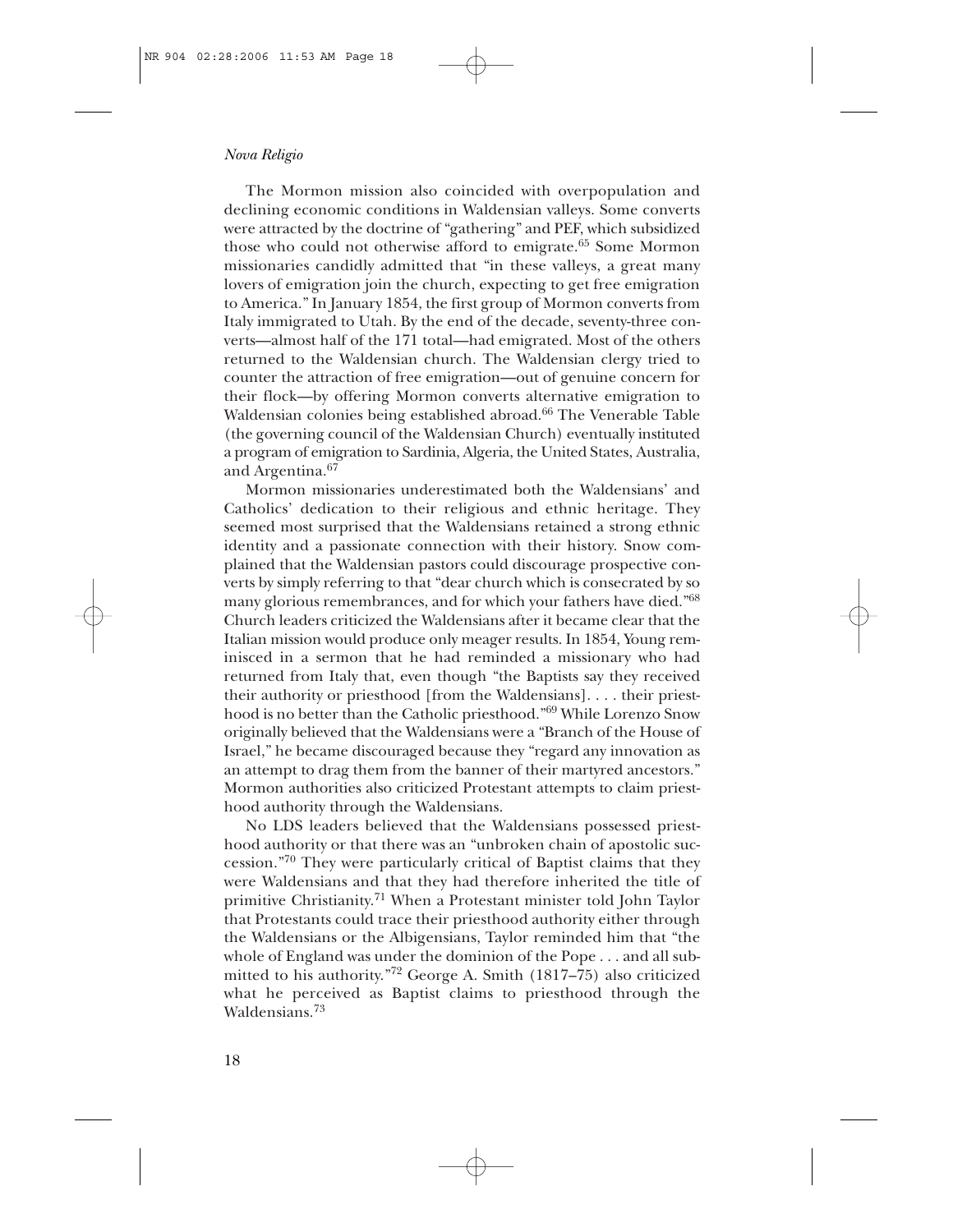In 1867 Brigham Young stopped sending missionaries to Italy, which had been part of the Swiss Mission for more than ten years. Five years later when Apostles Snow and Smith visited Italy they spent only one night in Torino and did not visit the Waldensian valleys.74 For the next one hundred years there were only periodic attempts to find converts in Italy and even then the missionaries returned to the Waldensian valleys rather than Torino or other large Catholic cities.

### **SEVENTH-DAY ADVENTISTS**

Adventists were also restorationists who were convinced that Waldensians had preserved some of the doctrines of the primitive church. In 1885 Ellen G. White (1827–1915), leader of the Seventh-day Adventist Church, visited the Waldensian valleys. She revisited the valleys in April 1886. She was convinced that the Waldensians were a "remnant of the early apostolic church of Italy" who had "succeeded in maintaining their independence of Rome many years after others had yielded to her power."75 She was also persuaded by Anglican canon Stephen Gilly's prediction that the valleys would become the location from which "the great Sower will again cast his seed, when it shall please him to permit the pure Church of Christ to resume her seat in those Italian States from which Pontifical intrigues have dislodged her. $\frac{76}{6}$ 

White believed that the Catholic Church had lost its divine authority, that "in every age there were witnesses for God," and that the Waldensian Church was "the true church of Christ, the guardian of the treasures of truth which God has committed to His people to be given to the world." In "their purity and simplicity, [the Waldensians] resembled the church of apostolic times," had successfully "contended for the faith of the apostolic church" before the rise of Protestantism, and had "resisted the encroachments of the papal power" because "their religious belief was founded upon the written word of God, the true system of Christianity." According to White, they "maintained the ancient faith" because they translated the scriptures and observed the "Bible Sabbath," even though their faithfulness brought upon them physical attacks and legal persecution.<sup>77</sup>

In 1888 White wrote *The Great Controversy between Christ and Satan: The Conflict of the Ages in the Christian Dispensation*, in which she devoted an entire chapter to the Waldensians. She even praised them, despite her obvious disappointment that only a few had embraced her Adventist message.

# **JEHOVAH'S WITNESSES**

The first Jehovah's Witnesses in Italy (known until 1931 as Bible Students) were disillusioned Waldensians. In 1903 Fanny Stefania Balmas Lugli (1866–1926), a Waldensian dissident who lived in *frazione*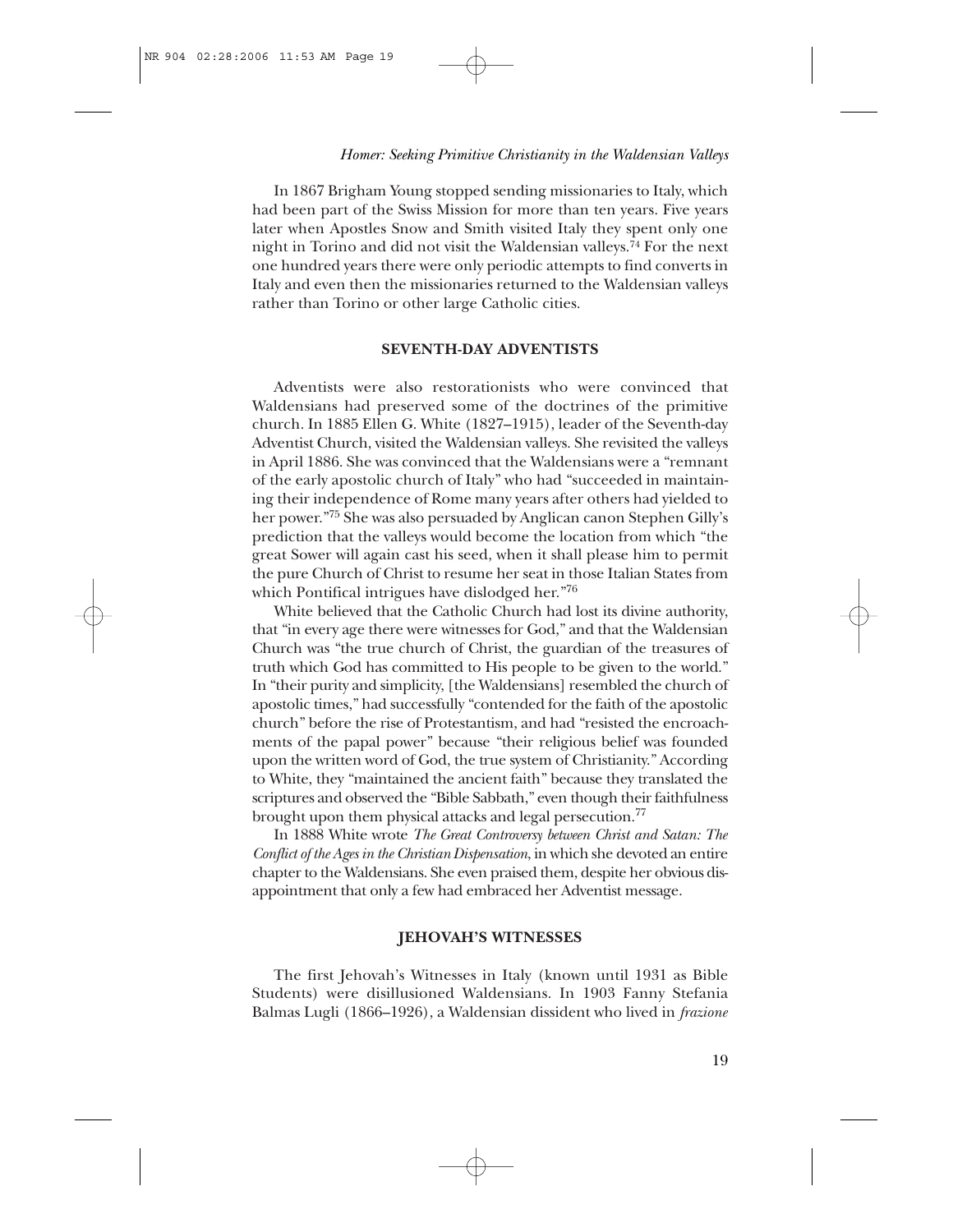Gondini (*frazione:* a small neighborhood) in San Germano Chisone, read Charles Taze Russell's *The Divine Plan of the Ages* (1886)*.* Russell (1852–1916) was the founder of Zion's Watch Tower Bible and Tract Society (the forerunner of the Jehovah's Witnesses) in 1881.

Official Jehovah's Witness publications have claimed that Russell visited the Waldensian valleys in 1891and that he returned to the valleys in 1912.78 Although this claim has recently been repeated in *The Watch Tower,* some Jehovah's Witnesses in Italy now dispute this claim because contemporary articles published in *The Watch Tower* did not document any visits to the valleys, report any encounters with Waldensians, or acknowledge that Russell, or anyone else in the United States, knew that there were Jehovah's Witnesses in the valleys.<sup>79</sup> The claim was apparently constructed from local folklore—statements by Jehovah's Witnesses who were not affiliated with the movement until the 1930s—rather than from Russell's memoirs.

The construction of this claim may reflect some Jehovah's Witnesses' conviction that Russell's injunctions to read the Bible and witness to Catholic neighbors answered the prayers of Waldensian dissidents who, following their own reawakening, remained disappointed because the Waldensian leadership failed to return to its original proselytizing mission and had abandoned the ancient origins thesis. Although Jehovah's Witnesses during this period may not have believed that Waldensians were the literal descendants of the primitive Christians because they (the Waldensians) were "too far afield doctrinally," they did believe that they were "the torchbearers for the cause of freedom" during the "gross darkness of the Middle Ages."80 Their most important activity during these years of darkness was translating and distributing Bibles, deriving authority from the scriptures, and witnessing as missionaries.<sup>81</sup>

The publication of a controversial book shortly after Russell's death may have been another catalyst for the claim that Russell visited the valleys. Russell wrote six books in a series entitled *Studies in the Scriptures.* Within a year of his death a seventh volume, entitled *The Finished Mystery,* was published under his name. It is now acknowledged that it was written by Clayton J. Woodsworth and George H. Fisher. The book reflects Russell's teaching that the Catholic Church became corrupt and lost the power of God. It also advanced a dispensational view of human history and taught that God had chosen various messengers to be witnesses after the Catholic Church introduced false doctrines and practices. Valdes "was the messenger to the fourth epoch of the Church," he and his followers "complained that the Roman church had degenerated from its primitive purity and sanctity," and Valdes attempted to return the church to that "amiable simplicity and primitive sanctity."82 The book also concluded that Russell was the "seventh messenger."

It seems reasonable to hypothesize that these early Jehovah's Witnesses constructed a story to connect Russell with the establishment of the first congregations in the Waldensian valleys. Such a story corrects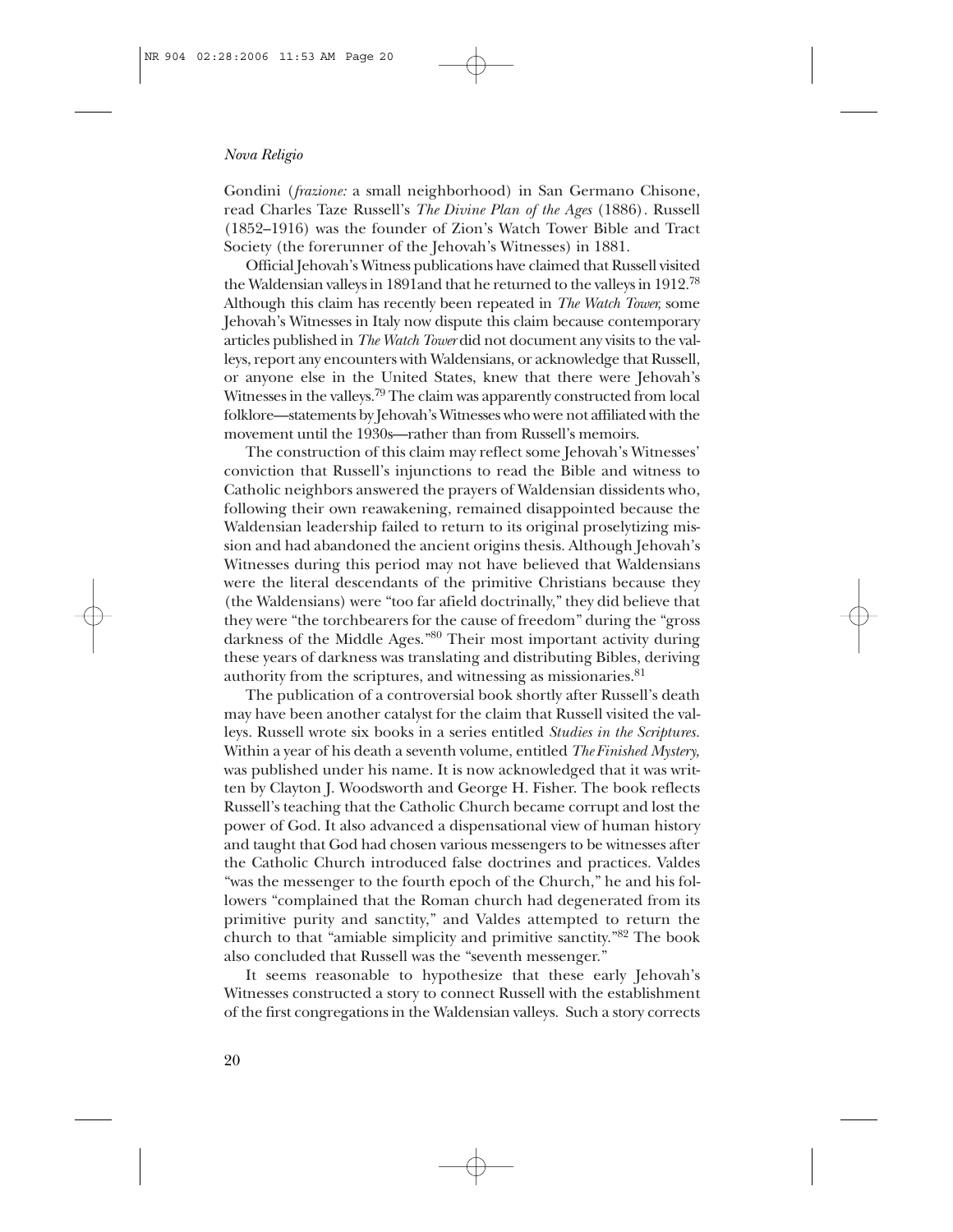Russell's apparent neglect of the Waldensians' ancient practice of Bible reading and preaching, and connects the success of Jehovah's Witnesses among dissident Waldensians who recognized this deficiency in the Waldensian Church and replaced it with Russell's teachings. Eventually, however, both Valdes' and Russell's roles as messengers have been revised in official Jehovah's Witness publications. *The Finished Mystery* "was allowed to go out of circulation" and the claim that Russell was a messenger has been discarded.<sup>83</sup>

# **ABANDONMENT OF THE ANCIENT ORIGINS THESIS**

Catholic, Protestant, and even Waldensian scholars eventually debunked the thesis that Waldensians were proto-Protestants prior to Luther and Calvin. While most Catholic writers ignored the ancient origins thesis during the seventeenth century, they targeted it in the nineteenth century, particularly after Alexis Muston wrote:

Romish writers are unwilling to admit the antiquity of the Waldensian church, which would go far to contradict the doctrine of the papal supremacy, therefore they have endeavored to prove that the origin of these Christians is traced to the eleventh or twelfth century.84

Catholic clergymen in Piedmont were particularly aggressive in attacking Waldensian claims of antiquity. Andrea Charvaz (1793–1870), the bishop of Pinerolo with jurisdiction over the Waldensian valleys, wrote a rebuttal to Muston's book two years after it was published.<sup>85</sup> He demonstrated that the Waldensians began as a Catholic reform movement, that they originally adhered to Catholic doctrines and practices, and that the documents which Morland and others claimed established the ancient origins of the Waldensians were actually written after Valdes organized the movement.

Like the editors of *L'Armonia*, other Catholic writers compared Waldensian beliefs and practices, including their claims of ancient origins, to the claims of mainstream Protestant groups, and other new religious movements, such as the Mormons. In 1861 a Catholic writer ridiculed Waldensian claims and asked if the Confession of Faith consisting of 33 articles, had been subscribed to by "Lutherans, Mormons, Zwinglians, Anabaptists, Quakers, Illuminati, the rebaptized, etc."86 Giovanni Bosco (1815–88) made similar comparisons in his *La Storia d'Italia.*<sup>87</sup> Bosco observed that the Waldensians attended Catholic Mass before the Reformation and became anti-Catholic and belligerent following their union with Swiss Protestants.88 In a second work, *Il Cattolico nel secolo*, he observed that the Waldensians failed to produce any evidence that their movement began before Valdes and that their history had been falsified by Waldensian pastors such as Léger, Peyran, Muston, and Bert and by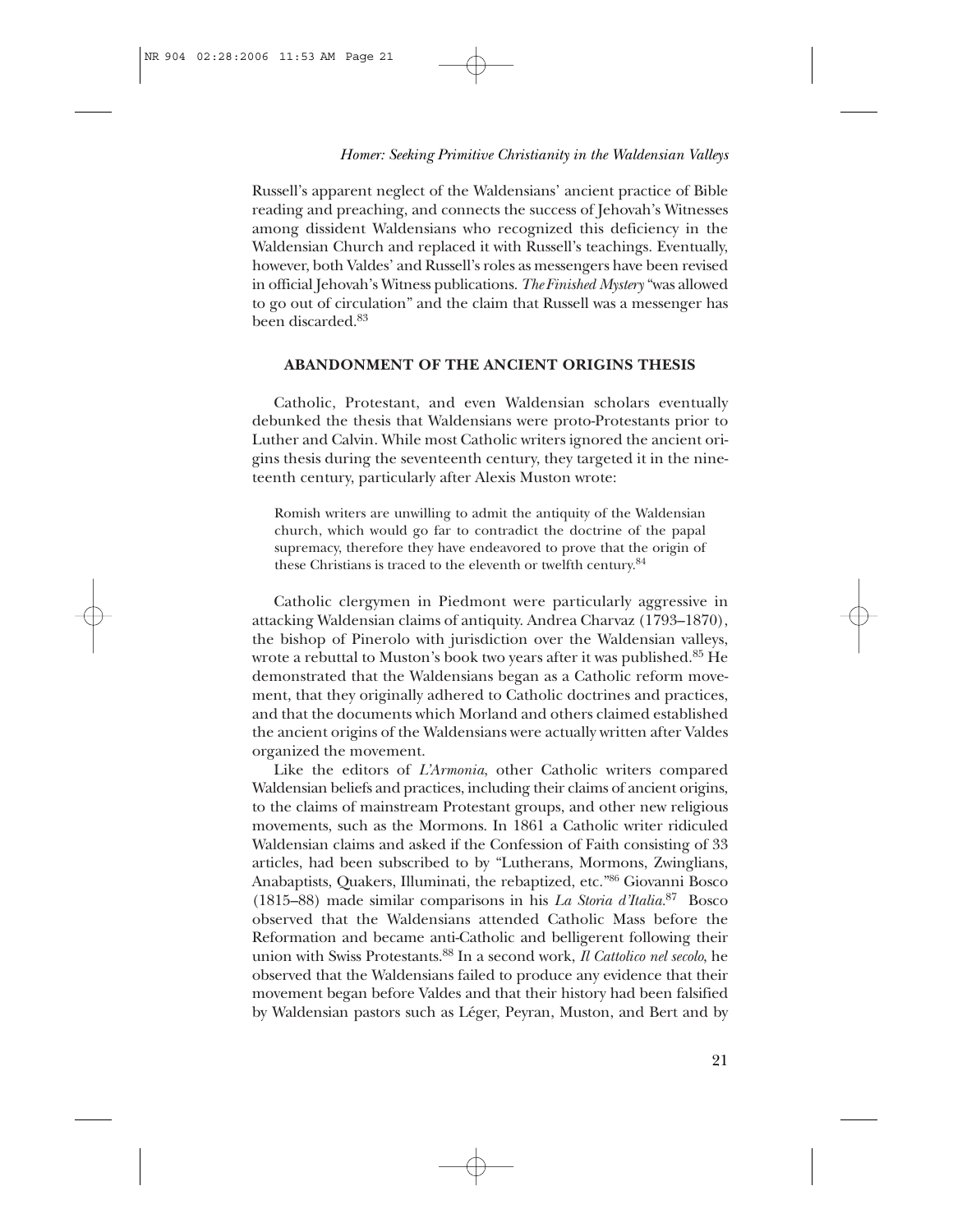anti-Catholic Protestant writers.<sup>89</sup> He also noted contradictions among these historians. Léger claimed that the movement began with the Old Testament prophets, Bert with the New Testament apostles, Peyran with the disciples of Christ after the death of the apostles, and Muston during the third century after the Constantine embraced Christianity.<sup>90</sup> Bosco concluded that the Waldensians had no priesthood lineage and that no Protestant church could claim one through them.<sup>91</sup>

Bosco also noted that Amedeo Bert, the Waldensian Pastor of the French-speaking congregation in Torino, was, like all Protestants, nothing more than an imposter.<sup>92</sup> When Bert, who claimed to be the "chaplain of the Protestant legations," worshipped with the Prussian legation he became a Lutheran; when he met with the Swedes he was an Evangelical; when he worshipped with the Danes he became a follower of Zwingli; when he met with citizens of Wurtemberg he became a Moseimiano; if he worshipped with the Swiss he came a Calvinist; when he met with the Badese he was an Anabaptist; and when he was with the legation of the United States he "had to become a Mormon."93

But the most devastating rebuttals of the ancient origins thesis were written by Waldensian scholars. In 1870 Pius Melia (1800–83) severely criticized Jean Léger as having "misled nearly all who wrote on the subject after him." He concluded that "the Waldenses had their first origin in the second half of the twelfth century, and that Peter of Vaud, the rich merchant of Lyons, was their founder."94 Two decades later Emilio Comba (1839–1904) reached the same conclusion: the Waldensians did not claim "an ancient origin, prior to Waldo until more than one hundred years after Waldo's death," and this "tradition . . . was still more perverted by the men of the Reformation. Adopting the Waldenses as their precursors, they endeavored, by that means, to create for themselves 'a secret perpetuity during the middle ages, vying with Catholic perpetuity.'" Comba also observed that "Legend, like Pharaoh's lean kine, swallowed up history; the dates of Waldensian writings were confused, and false quotations did the rest."95

#### **CONCLUSION**

Historian Euan Cameron has noted that the ancient origins thesis "would not now be taken seriously by any modern scholarly historian."96 Sectarian Waldensians, Anglicans, Presbyterians, and most Baptists no longer accept it. Cameron and French historian Gabriele Audisio have observed that when the Waldensians aligned themselves with Calvinists they abandoned many of their own doctrines and their ecclesiastical organization; but neither has argued that Waldensian beliefs and practices, before these changes were made, could be linked to the primitive church, as some modern-day Baptists claim.

In retrospect, it is not surprising that the Waldensians could not resist the temptation to claim that they originated much earlier than the twelfth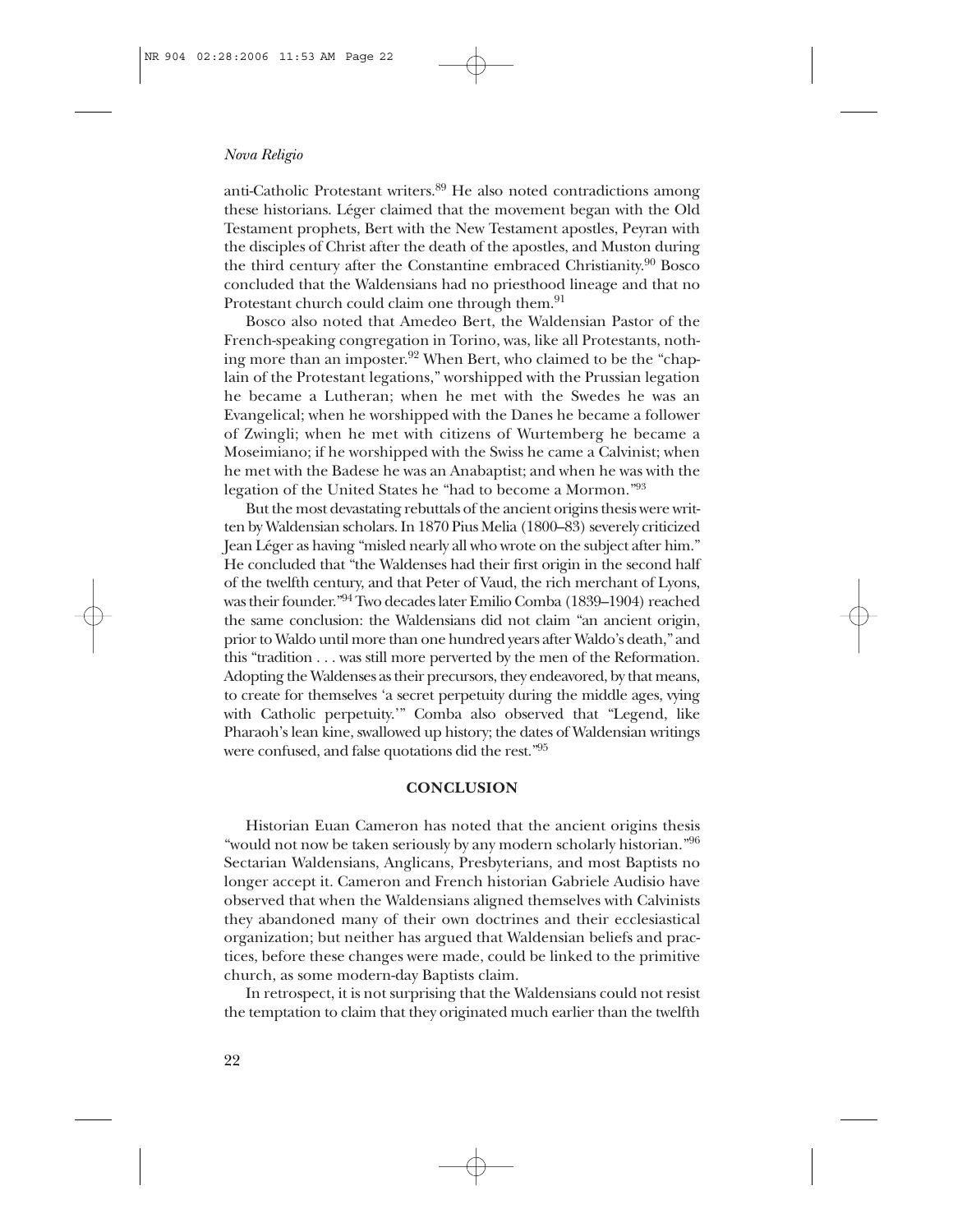century after they began developing, advancing, and refining their own identity and historiography. Restorationist churches in the nineteenth century were seduced by this thesis because they were desperate to find support for the concept that the Reformers were not innovators and, in fact, that the Reformation had not completely restored the church to its primitive purity. The thesis that the Waldensians remained faithful to the doctrines and practices of the primitive church during centuries of innovations by the Catholic Church and that many of their doctrines before the Reformation were identical to those of the reformed churches, seemed to support the Protestant argument that the Catholic Church not the Protestants—was the real innovator.

Mormons, like the Adventists and Jehovah's Witnesses, also flirted with the ancient origins thesis. They were hopeful that if the Waldensians believed there was a link between their church and the primitive church, that they would also recognize the complete restoration of the primitive church, which Waldensian dissidents had unsuccessfully sought to restore during their own reawakening, in the new American religion. After achieving some success in the Waldensian valleys, Mormon authorities withdrew from Italy because they were frustrated in their efforts to expand into Torino and other Italian cities. Thereafter, they did not mention the Waldensians' contribution to the Restoration or comment on the ancient origins thesis.

Ironically, only the descendants of Italian converts continued to pay any attention to this thesis. During the last two decades of the nineteenth century four Waldensians who converted to Mormonism during the 1850s returned as missionaries where they unsuccessfully tried to convert their valley people.<sup>97</sup> In 1947 religious liberty was recognized for the first time in Italy but it was not until Vatican Council II that minority religions began to proselytize in the large urban areas without government interference.<sup>98</sup> When the Italian Mission was reorganized in 1966 missionaries concentrated their efforts on a bigger prize, Catholics who live in large metropolitan areas.99 Since then only descendants of Mormon converts travel to the Waldensian valleys—not to proselytize—but to make pilgrimages to their ancestors' homes and other Waldensian sites. Most recently an official delegation from Salt Lake County, which included descendants of the first Mormon converts, visited Torre Pellice in September 2002 where it was hosted by the Waldensian Moderator Gianni Genre.<sup>100</sup>

Some Waldensians have also remained interested in their lost flock. The total group remains small—there are still less than 25,000 Waldensians worldwide—and it is relatively easy to find those who left the valleys during the last fifty years of the nineteenth century. When Waldensian pastor David Bosio (1885–1950) came to Utah in 1913, he visited Mormon converts from the first Italian Mission (1850–67) as well as Waldensians who immigrated to Utah (1892–1912) and were members of the Presbyterian Church. He encouraged the Mormons to return to the church of their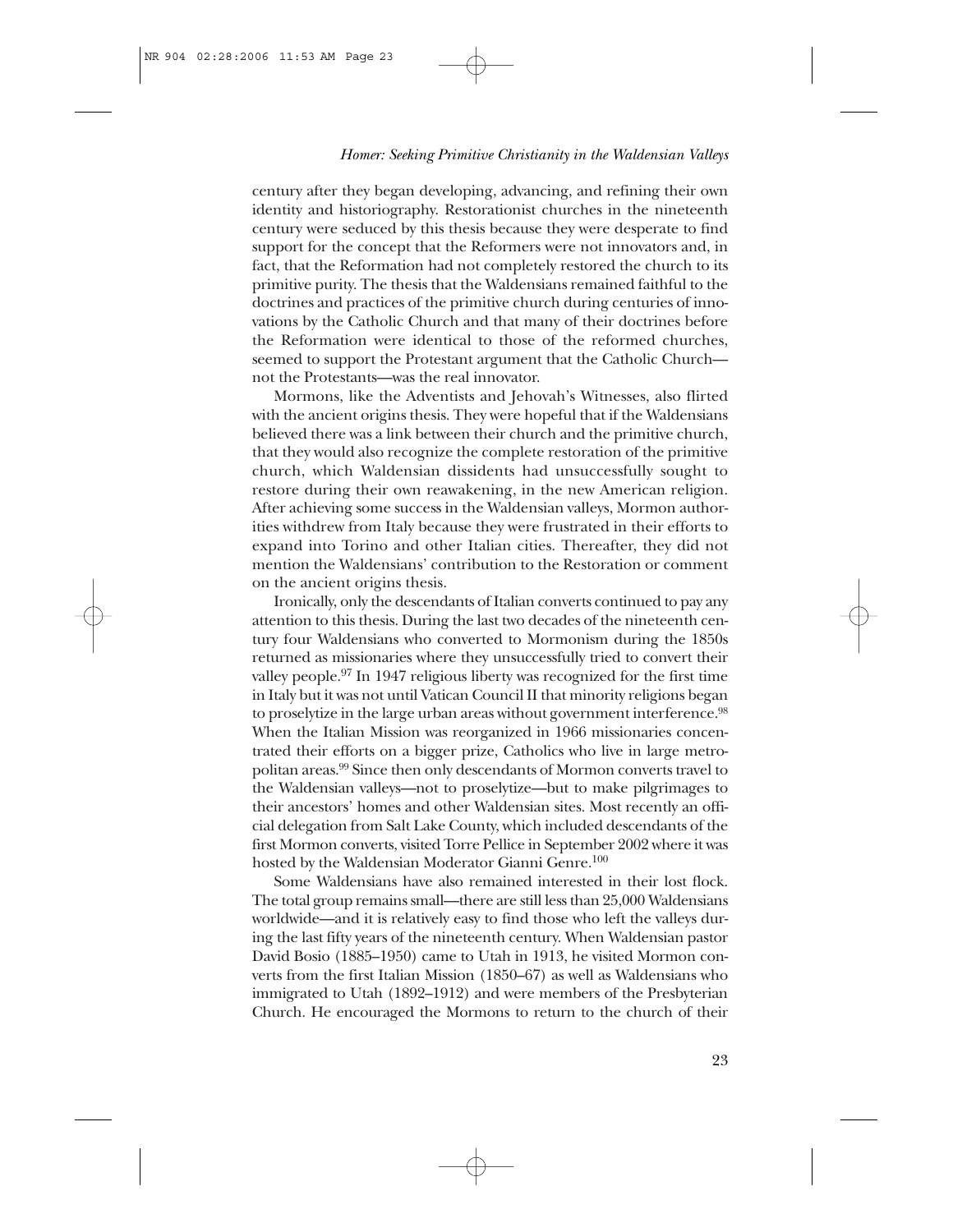ancestors and he attended church with his fellow parishioners.<sup>101</sup> During the 1940s, George Watts, a French professor in North Carolina, published two books in which he recorded the names of all of the Waldensian immigrants who came to the United States, including Mormon converts.<sup>102</sup> Waldensian Moderator Ermanno Rostan visited Utah in February 1965 "to make friends for the Waldensian Church" and spoke to a group of Waldensian descendants. Most recently, representatives of the Societá di Studi Valdesi toured the United States in 1997 where they visited their fellow Waldensians in Salt Lake City and Ogden.<sup>103</sup>

Nevertheless, despite good feelings generated by these encounters, Mormons, Waldensians, Protestants, and Catholics continue to do battle in Italy. One year after Moderator Rostan visited Utah he published *Chi sono i Mormoni?* (Torino: Claudiana, 1966), in which he sharply criticized Mormonism. In contrast, most Waldensian authors who have mentioned Waldensian emigration to Utah have ignored the Mormon mission.104 These authors do not consider the Mormons to be Christian and even though the Mormon mission was the most successful mission in their valleys during the nineteenth century they have largely ignored this episode in their history.105

Roman Catholics are much less concerned about the Mormons than they are about Jehovah's Witnesses and the Assemblies of God. Mormonism grows slowly in Italy even if its membership is now almost equal to the number of Waldensians in Italy (20,000). But it trails badly behind Jehovah's Witnesses (400,000) and Assemblies of God (400,000). Nevertheless, Roman Catholics occasionally publish material about Mormonism.106 While much of the material continues to be in the nature of "cult bashing" there are notable exceptions. In 1993 Massimo Introvigne wrote a book about Mormonism, which was published by the Vatican Press, that has been favorably reviewed for its accuracy and impartiality.107 In 1994, when *La Civiltà Cattolica* published a new article very critical of Mormonism, Introvigne reviewed the article in another Catholic journal, *Cristianità*, in which he noted a myriad of inaccuracies.<sup>108</sup>

Mormon missionaries only rarely encounter Waldensian, Methodist, or Presbyterian competitors on the streets of Rome, Florence, Torino or Milan. Instead they compete with old rivals like the Jehovah's Witnesses, Seventh-day Adventists, and Baptists, and with newer contenders, including members of Assemblies of God, Pentecostal churches, The Family, and the Unification Church. Like the Mormons, these new competitors all claim to be the only true church. There are very few conversions made among the Catholics, however, who remain confident that they are members of the true church. While no church has seriously challenged the Roman Catholic Church in Italy, these new missionaries are outstripping the mainstream Protestant churches that stress ecumenism and no longer dispute with one another concerning which is the closest in practice and doctrine to the primitive church.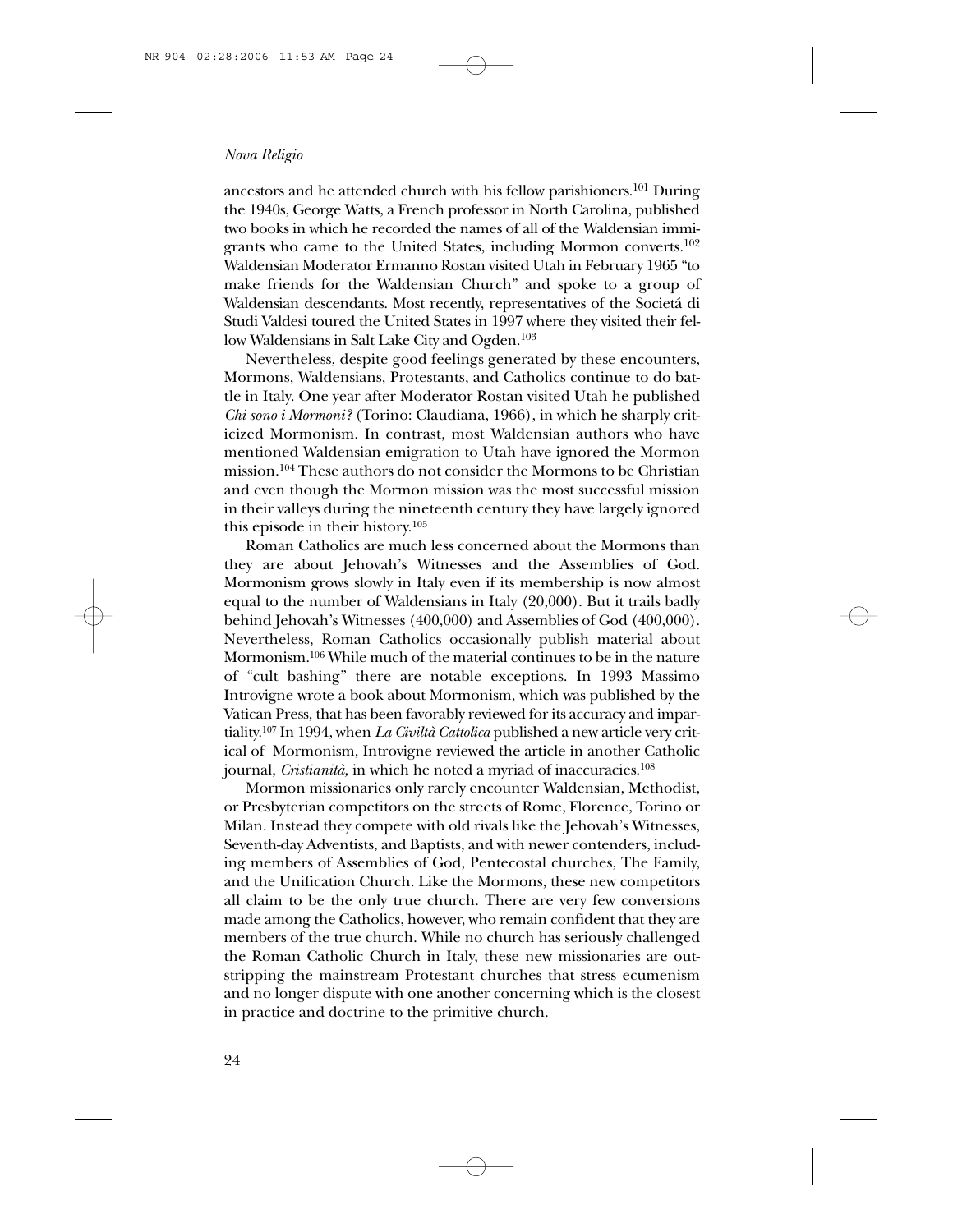# **ENDNOTES**

1 Lorenzo Snow, *The Italian Mission* (London: W. Aubrey, 1851), 10.

<sup>2</sup>*Sketches of the Waldenses* (London: Religious Tract Society, ca. 1846). It relied heavily on Alexis Muston, *Histoire des Vaudois* (Paris: F. G. Levrault, 1834), for Waldensian history and the ancient origins thesis.

3 See, Snow, *The Italian Mission*, 10*;* and Eliza R. Snow Smith, *Biography and Family Record of Lorenzo Snow* (Salt Lake City: Deseret News Co., 1884), 121.

4 Snow, *The Italian Mission,* 10, 21.

5 Massimo Introvigne, PierLuigi Zoccatelli, Nelly Ippolito Macrina, and Verónica Roldán, *Enciclopedia delle religioni in Italia* (Leumann [Torino]: Elledici, 2001), 201–4.

6 Mrs. William Fison, *The Evangelists of Italy: or the Mission of the Apostolic Waldensian Church* (London: Werthein & Macintosh, 1855), 4–5, 19–23.

7 James A. Wylie, *The History of Protestantism,* 3 vols. (London: Cassell & Company, Limited, 1880), 1:25.

8 Recent academic histories of the Waldensians include Euan Cameron, *The Reformation of the Heretics: The Waldensians of the Alps, 1480–1580* (Oxford: Clarendon Press, 1984); idem, *Waldenses: Rejections of Holy Church in Medieval Europe* (Oxford: Blackwell Publishers, 2000); Gabriel Audisio, *The Waldensian Dissent, Persecution and Survival, c. 1170-c. 1570* (Cambridge: Cambridge University Press, 1999), 161–88; Carlo Papini, *Valdo di Lione e i "Poveri Nello Spirito': Il Primo Secolo del Movimento Valdese (1170–1270)* (Torino: Claudiana, 2001); and Peter Biller, *The Waldenses, 1170–1530: Between a Religious Order and a Church* (Aldershot, U.K.: Ashgate Publishing, 2001). The church published a three-volume history by Amedeo Molnar, *Storia dei Valdesi I: Dalle origini all'adesione alla Riforna (1176–1532)* (Torino: Claudiana, 1974); Augusto Armand Hugon, *Storia dei Valdesi II: Dal sinodo di Chanforan all'Emancipazione (1532–1848)* (Torino: Claudiana, 1984); and Valdo Vinay, *Storia dei Valdesi III: Dal Movimento Evangelico Italiano al Movimento Ecumenico (1848–1978)* (Torino: Claudiana, 1980). Other surveys include Giorgio Tourn, *I Valdesi: La Singolare Vicenda di un Popolo Chiesa* (Torino: Claudiana, 1977); idem, *You are my Witnesses: The Waldensians across 800 Years* (Torino: Claudiana, 1989); and Prescott Stephens, *The Waldensian Story* (Lewes, U.K.: Book Guild, 1998).

9 Cameron, *The Reformation of the Heretics,* 252–53, notes that the synod occurred in September 1832. In 1847 Antoine Monastier identified the location of this synod as Chanforan. In 1932 a monument was placed at Chanforan to commemorate this event.

10 Cameron, *The Reformation of the Heretics,* 237.

11 Cameron, *The Reformation of the Heretics,* 242, notes that Samuel Morland repeated the claims of Matthias Flacius Illuricus (in *Catalogus,* 1608) and James Ussher (in *Gravissimae quaestionis de christianarum ecclesiarum . . . continua successione et statu, historica explicatio,* 1613).

12 Cameron, *The Reformation of the Heretics,* 247.

<sup>13</sup> Jean-Paul Perrin, *Histoire des Vaudois divisée en trois parties* . . . (Genève: Chouet, 1619). Perrin was severely criticized by Alexis Muston (*The Israel of the Alps,* 2:388–89) and by Cameron who observed that Marc Vulson's *De la puissance du*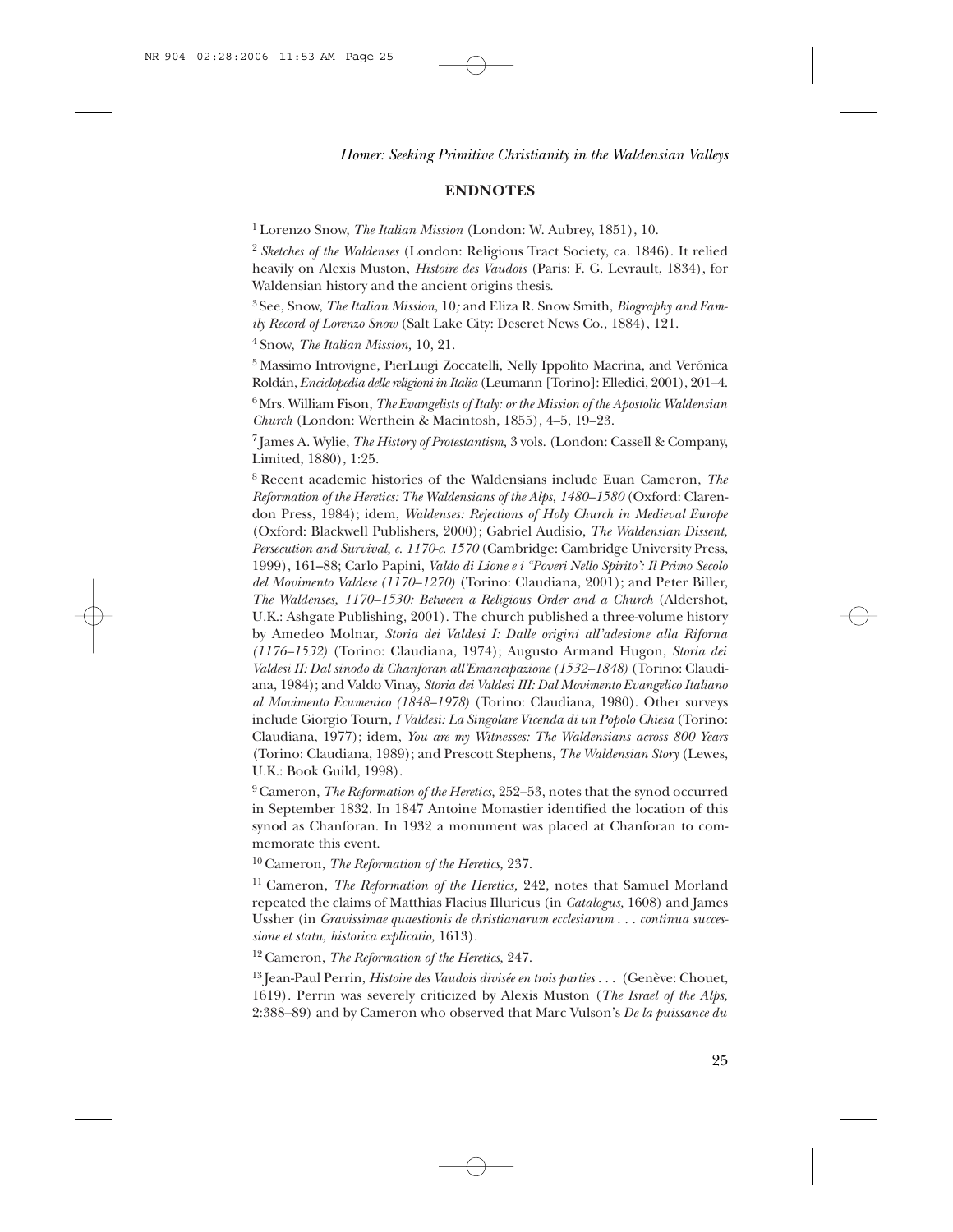*Pape* (Genève, 1635) made in a few pages "a rather more coherent contribution to the thesis of the Waldensians as antecedents of the Reformation than Perrin had in several hundred." Cameron, *The Reformation of the Heretics,* 236.

<sup>14</sup> Pierre Gilles, *Histoire ecclésiastique des Eglises Réformées* . . . (Genève: Jean de Tournes, 1644); Jean Léger, *Histoire général des Eglises Evangéliques des Vallées du Piémont ou Vaudoise* (Leyde: Jean Le Charpentier, 1669).

15 Audisio, *The Waldensian Dissent,* 203. See Muston's discussion of these writers in *Israel of the Alps,* 2:398–402.

16 Stephens, *The Waldensian Story,* 182. In 1638 Milton visited Galileo at his farm outside Florence in Arcetri where Galileo was under house arrest.

17 Cameron, *The Reformation of the Heretics,* 236.

18 Samuel Morland, *The History of the Evangelical Churches of the Valleys of Piedmont* (London, 1658). Cameron, *The Reformation of the Heretics,* 242, 251, argues that Léger shamelessly plagiarized Morland.

19 Cameron, *The Reformation of the Heretics,* 243.

 $20$  The Catholic hierarchy argued that the Waldensians were founded in the twelfth century by Valdes, thus disposing of the ancient origins thesis. Waldensians who converted to Catholicism also challenged the thesis. See, Marco Aurelio Rorengo, *Breve narratione dell'introduttione degli heretici nelle valli de Piemonte . . .* (Torino: Tisma, 1632); and his *Memorie historiche dell'introduttione dell'heresie nelle Valli di Lucerna, Marchesato di Saluzzo et altre di Piemonte* (Torino: Tarino, 1649).

<sup>21</sup>*Histoire de la persécution des valées de Piedmont* (Rotterdam, 1688).

22 Henri Arnaud, *The Glorious Recovery by the Vaudois of their Valleys* (London: John Murray, 1827), xiv, quoted in William Sime, *The Waldenses: Sketches of the Evangelical Christians of the Valleys of Piedmont* (Philadelphia: Presbyterian Board of Publication, 1853), 28. Arnaud's book was first published in 1710.

<sup>23</sup> For a contemporary description of this episode, see the Baron of Saint-Hippolyte, Letter to the King of Prussia, in Davide Jahier, "Vittorio Amedeo II ripara preso I Valdesi udrante l'assedio di Torino nel 1706," *Bolletino della Società di Studi Valdesi* (17 February 1937). The dukes of Savoy became kings when Vittorio Amedeo II became King of Sicily in 1713 and King of Sardinia in 1720. In 1861 Vittorio Emmanuele II became King of Italy.

24 Cameron, *The Reformation of the Heretics,* 251.

25Alexis Muston, *Histoire des Vaudois* (Paris: F. G. Levrault, 1834).

26 Amedeo Bert, *I Valdesi, ossiano i Cristiani Cattolici secondo la chiesa primitiva . . . cenni storici* (Torino, 1849); Antoine Monastier, *A History of the Vaudois Church from Its Origin, and of the Vaudois of Piedmont to the Present Day* (New York: Lane & Scott, 1849).

27 Baird, *Sketches of Protestantism in Italy,* vii.

28 William Jones, *History of the Christian Church* (Dover, England: Trustees of the Freewill Baptist Connection, 1837), viii.

29 Samuel Miller, "Recommendatory Letter, addressed to the publishers," in Jean Paul Perrin, *History of the Old Waldenses Anterior to the Reformation* (Philadelphia: Griffith & Simons, 1847), 4.

30 "Letter from John Taylor," *Messenger and Advocate* 3, no. 9 (June 1837): 513–15. Similarly, on June 16, 1844 Joseph Smith said [original punctuation and spelling]: "By all apos[tates] since the world began—I testify again as God never will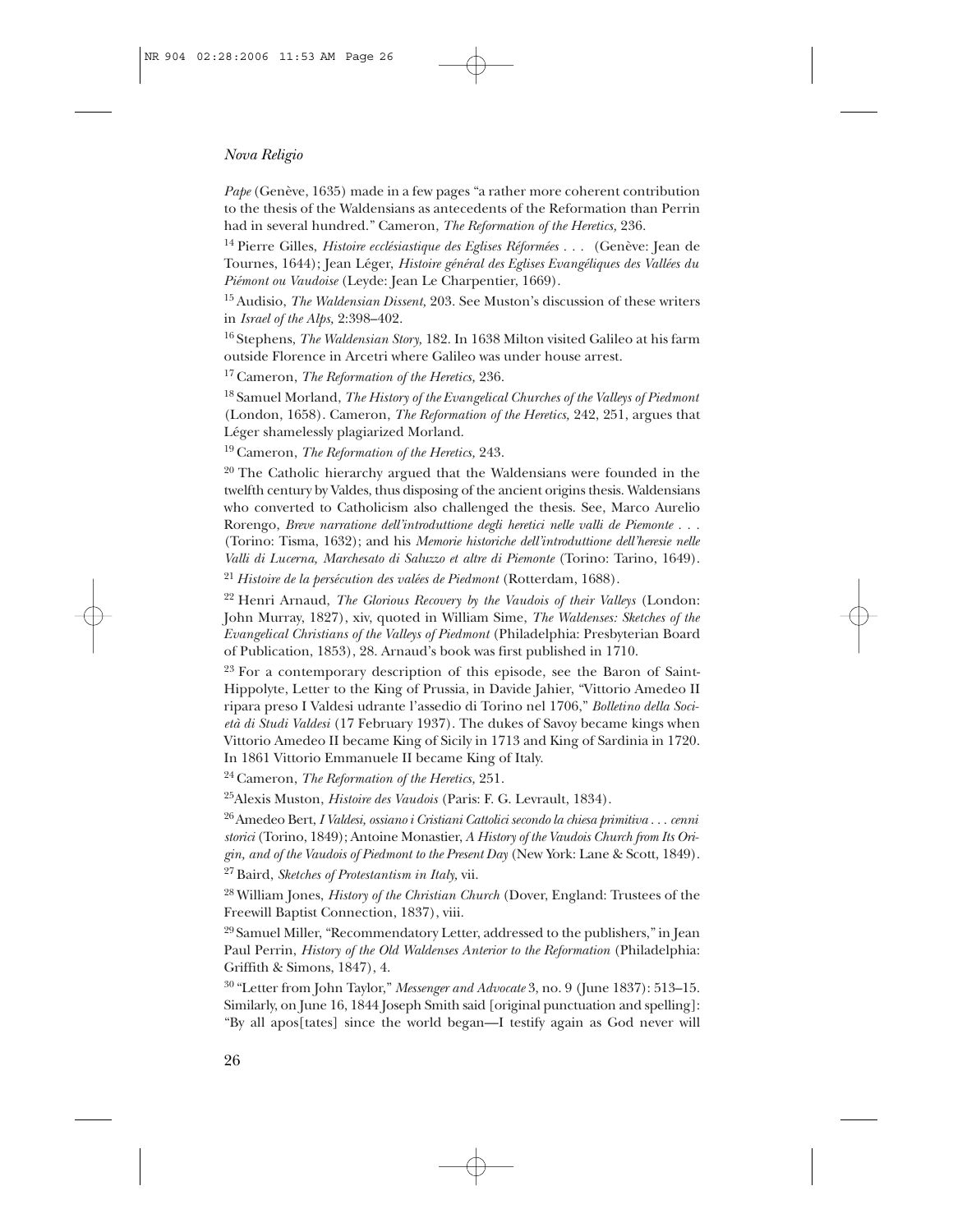acknowledge any apost: [sic] any man who will betray the Catholics will betray you—& if he will betray one anothr, he will betray you—all men are liars to say that they are of the true—God always sent a new dispensatn. into the world—when men come out & built upon o[the]r men's fondatn." Andrew F. Ehat and Lyndon W. Cook, ed. and comp., *The Words of Joseph Smith* (Provo, Utah: Brigham Young University Religious Study Center, 1980), 381–82.

<sup>31</sup> The proselytizing activities of the three American religions in Italy have been ignored by many secular and religious historians. One reason is their alleged "non-Protestant" and "cult" status. The history of Adventism in Italy is better documented than that of the Mormons or Jehovah's Witnesses. See Giuseppe de Meo, *"Granel di Sale": Un secolo di storia della Chiesa Cristiana Avventista del 7° giorno in Italia (1864–1964)* (Torino: Claudiana, 1980). In contrast, Waldensian authors have emphasized Waldensian emigration to Utah rather than the Mormon mission. Giorgio Spini, *Risorgimento e protestanti,* 2d. ed. (Milano: Il Saggiatore, 1989), 425 n. 3; Bruno Bellion, Mario Cignoni, Gian Paolo Romagnani, and Daniele Tron, *Dalle Valli all'Italia: I Valdesi nel Risorgimento, 1848–1998* (Torino: Claudiana, 1993)*,* 122. The only substantive reference to the presence of Jehovah's Witnesses in the valleys is Paolo Piccioli, "Due pastori valdesi di fronte ai testimoni di Geova," *Bolletino della Società di Studi Valdesi* no. 186 (giugno [ June] 2000): 76–81. A rationale for overlooking the Mormons, Jehovah's Witnesses, and Christian Scientists is given in Giorgio Bouchard, *Chiese e Movimenti Evangelici del Nostro Tempo* (Torino: Claudiana, 1992), 149–52; and Giorgio Girardet, *Protestanti perché* (Torino: Claudiana, 1983), 111.

32 Snow, *The Italian Mission,* 14. See Diane Stokoe, *The Mormon Waldensians* (M.A. thesis, Brigham Young University, December 1985); Michael W. Homer, "The Italian Mission, 1850–1867," *Sunstone* 7, no. 3 (May-June 1982): 16–21; idem, "The Church's Image in Italy from the 1840s to 1946: A Bibliographic Essay," *BYU Studies* 31, no. 2 (Spring 1991): 83–114; idem, "Gli Italiani e i Mormoni," *Renovatio* 26, no. 1 (Gennaio-Marzo [January-March] 1991): 79–106; idem, "LDS Prospects in Italy for the Twenty-first Century," *Dialogue: A Journal of Mormon Thought* 29, no. 1 (Spring 1996): 139–58; idem, "L'azione missionaria in Italia e nelle valli Valdesi dei gruppi Americani 'non tradizionali' (Avventisiti, Mormoni, Testimoni di Geova)," in *La Bibbia, la Coccarda e il Tricolore: I Valdesi fra due Emancipazioni (1798–1848)*, ed. Gian Paolo Romagnani (Torino: Claudiana, 2001), 505–30; idem, "'Like a Rose in the Wilderness': The Mormon Mission in the Kingdom of Sardinia," *Mormon Historical Studies* 1, no. 2 (Fall 2000): 25–62; idem, "An Immigrant Story: Three Orphaned Italians in Early Utah Territory," *Utah Historical Quarterly* 70, no. 3 (Summer 2002): 196–214; idem, *"Il Libro di Mormon:* Anticipating Growth beyond Italy's Waldensian Valleys," *Journal of Book of Mormon Studies* 11 (2002): 40–44; Flora Ferrero, *L'Emigrazione Valdese nello Utah nella Seconda Metà dell'800,* Tesi di Laurea, l'Università degli Studi di Torino (giugno [June] 1999); and idem, "Dalle Valli Valdesi al Grande Lago Salato: Un Percorso di Conversione," in *La Bibbia, la Coccarda e il Tricolore,* 531–38;

33 [Sidney Rigdon], "Faith of the Church of Christ in these Last Days," *Evening and Morning Star* 2, no. 21 (June 1834): 162, quoting William Jones, *The History of the Waldenses: Connected with a Sketch of the Christian Church from the Birth of Christ to the Eighteenth Century* (London, 1811). See also John Taylor, 9 December 1883, *Journal of Discourses of the Church of Jesus Christ of Latter-day Saints,* 26 vols. (Liverpool: F. D. and S. W. Richards, 1854–86), 24:352.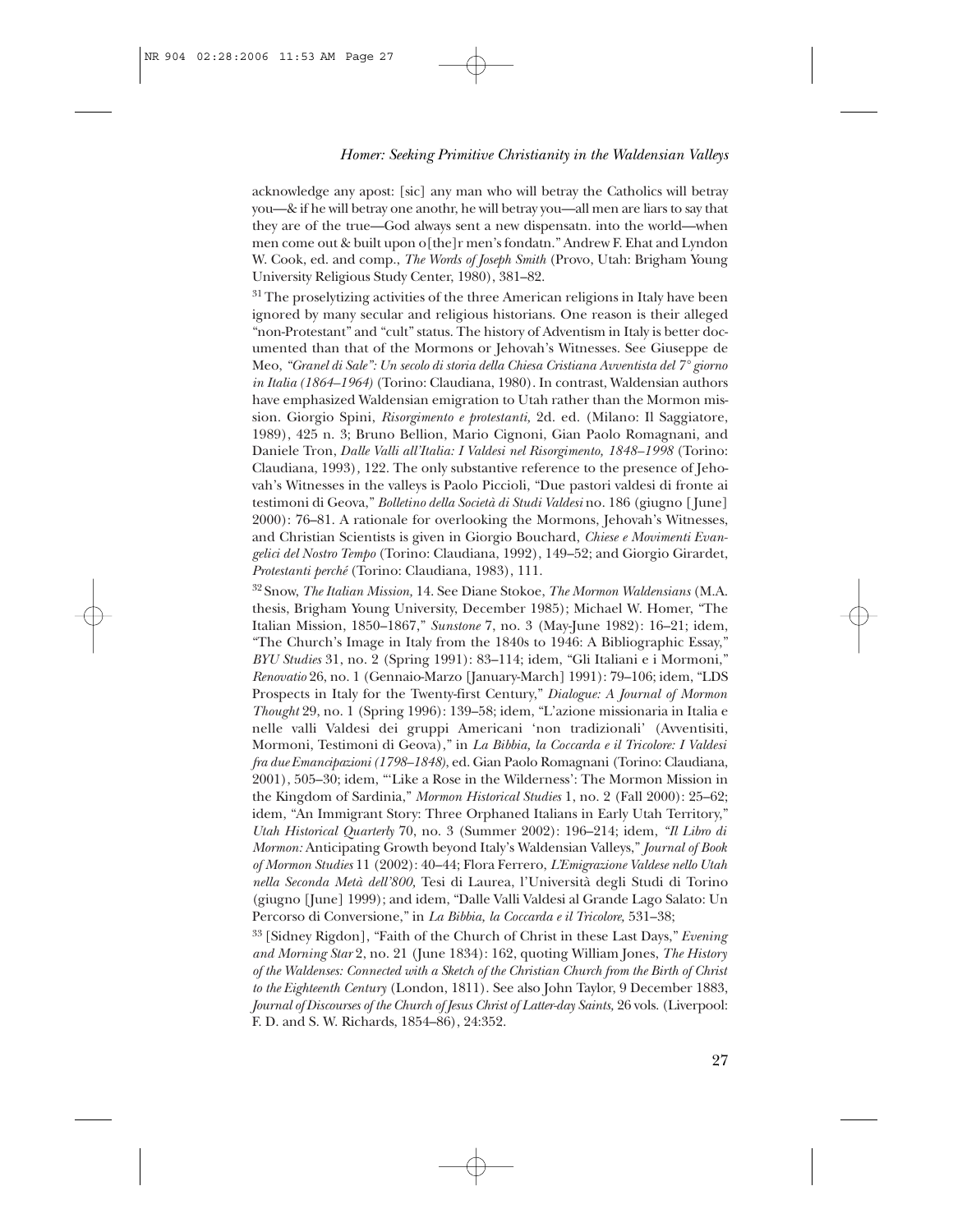34 "Correspondence Between C. V. Dyer and Gen. J. C. Bennett," *Times and Seasons* 3, no. 10 (15 March 1842): 723.

35 "Faith of the Church in these Last Days"; "Prospectus for a New Paper," *Messenger and Advocate* 3, no. 11 (August 1837): 546; Parley P. Pratt, *Mormonism Unveiled* (New York: O. Pratt and E. Fordham, 1838); Brigham Young, 18 October 1857, *Journal of Discourses,* 5:342; Moses Thatcher, 28 August 1885, *Journal of Discourses,* 26:306.

36 Snow, *The Italian Mission,* 14, 22.

37 Snow, *Exposition des premiers principes de la doctrine de l'Eglise de Jésus-Christ des Saints des Derniers Jours* (Torino: Louis Arnaldi, 1851).

38 Snow, *The Italian Mission,* 13–4; Snow, *La Voix de Joseph* (Torino: Ferrero et Franco, 1851).

39 Valérie Boissier, Count Agénor de Gasparin, of the French Reformed Church, wrote six articles in 1852–53—all titled "Les Mormons"—which criticized Mormonism. They appeared in the following issues of *Archives du Christianisme au dix-neuvième siècle. Journal Religieux:*IId Serie Tome XX, no. 23 (11 December 1841), 185–87; Tome XXI, no. 2 (22 January 1853), 15–18; Tome XXI, no. 4 (26 February 1853), 41–44; Tome XXI, no. 7 (9 April 1853), 66–69; Tome XXI, no. 8 (23 April 1853), 74–77; Tome XXI, no. 9 (14 May 1953), 83–86. Two Protestant ministers in Switzerland disputed Mormon doctrine set forth in Lorenzo Snow's *Exposition des premiers principes:* Louis Favez, *Lettre sur les Mormons de la Californie* (Vevey, Switzerland: E. Buvelot, 1851); and Emile Guers, *L'Irvingisme et le Mormonisme* (Genève, Switzerland, 1853). Stenhouse responded in *Les Mormons et leurs Ennemis* (Lausanne, 1854). Both Favez and Guers replied in Favez, *Fragments sur les Mormons,* 2 vols. (Lausanne, 1854–56); and Guers, *Le Mormonisme Polygame* (Genève, 1855).

<sup>40</sup>*Il Libro di Mormon* (Londra: Stamperia di Guglielmo Bowen, 1852).

41 Camillo Cavour, quoted in Valdo Vinay, *Storia dei Valdesi*, 3:65.

42 "I Mormoni a Torino," *L'Armonia,* Supplemento al no. 91, 1 August 1852, 451.

43 "Chi stia meglio in Piemonte? I Cattolici o i Mormoni?" *L'Armonia,* Supplemento al no. 94, 8 August 1852, 465.

44 "Un problema di buon costume sciolto dai mormoni," *L'Armonia,* 5 March 1853, 133–34. See also, "Lo stato dai mormoni," *L'Armonia,* 21 June 1853, 383.

<sup>45</sup> "Prosperità dei mormoni," *L'Armonia,* 7 September 1853, 559.

46 "I Missionari Mormoni," *La Buona Novella*, 28 October 1853, 823–24.

<sup>47</sup> "I Mormoni," *L'Armonia,* 16 August 1854, 463–64;

<sup>48</sup> Joseph Malan to Jean Pierre Revel, 29 August 1854, Lettres de M. Joseph Malan, 1850–59, Lettera n. 67, in Archivio della Tavola Valdese, Torre Pellice, Italy.

<sup>49</sup> Joseph Malan to Jean Pierre Revel, 18 September 1854, Lettres de M. Joseph Malan, 1850–59, Lettera n. 69, 134–35, in Archivio della Tavola Valdese, Torre Pellice, Italy.

50 Samuel Francis, "Piedmont—Italy," *Millennial Star,* 2 August 1856, 491. Earlier that summer he speculated that the "Catholics have been much more civil to us than the Protestants for some time, perhaps it has been because we have not menaced their positions heretofore." Samuel Francis, "Italy," *Millennial Star*, 21 July 1955, 455.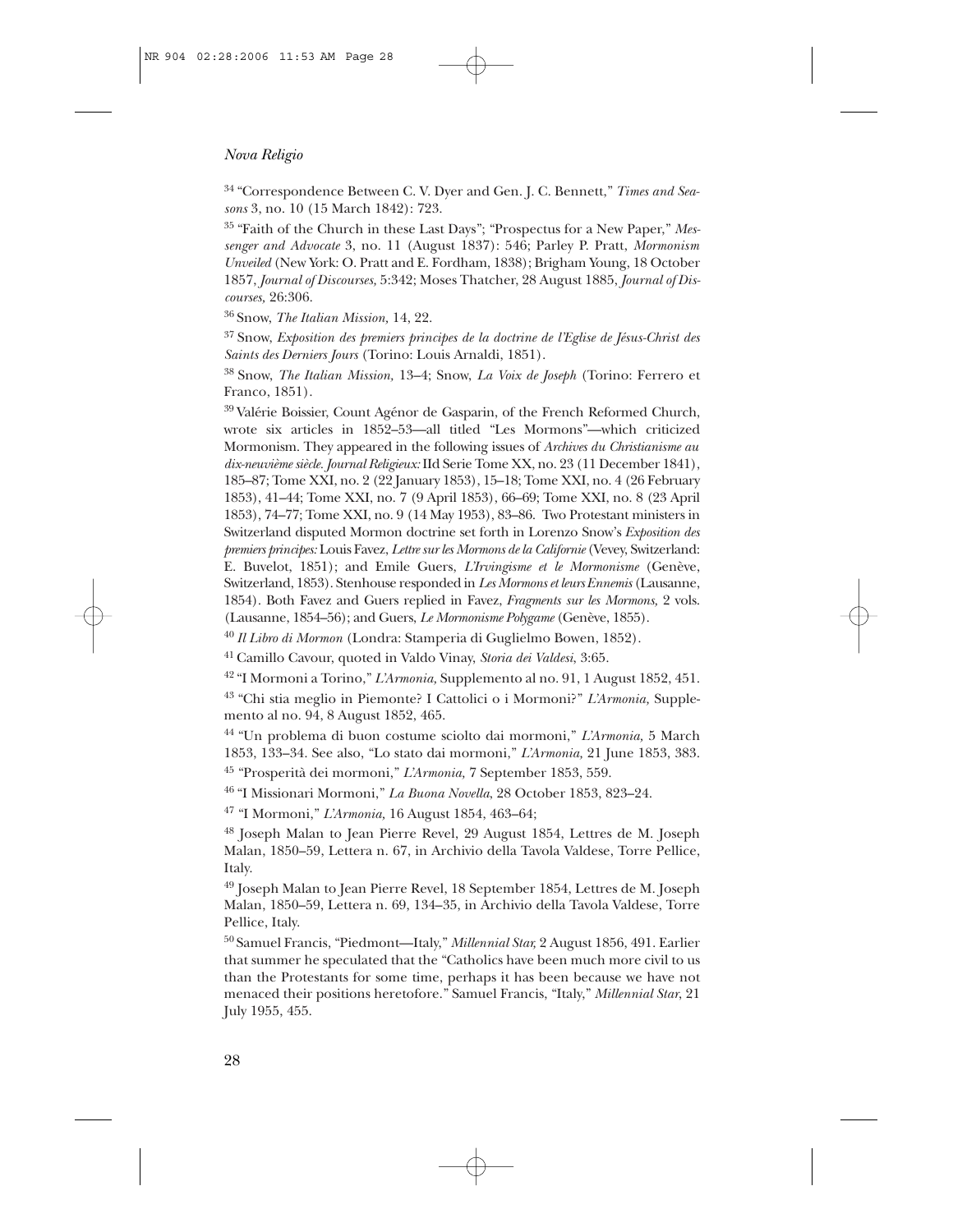<sup>51</sup> Weisbrodt had been a teacher in the Waldensian school in Torino until September 1854 when she was terminated from her position. She returned to the Waldensian valleys where she eventually obtained a new teaching position in Prarostino. See, "Our Heritage," (Morgan, Utah: Samuel and Esther Francis Family Organization, 1984), 29–30.

<sup>52</sup> "Foreign Correspondence—Swiss and Italian Mission," *Millennial Star*, 5 April 1857, 218–19.

<sup>53</sup> Desanctis delivered these sermons at the same time he was preparing an article which was published, without attribution, by the Waldensian-owned press Claudiana, in the1857 almanac of *L'Amico di Casa*. See, [Luigi Desanctis], "I Mormoni," *L'Amico di Casa,* IV, *1857 Almanac* (Torino: Claudiana, 1856), 109–22. Ironically, the article was published at the recommendation of Costantino Reta, who four years earlier complimented Lorenzo Snow on the fine Italian translation of the Book of Mormon. See, "Letter of Lorenzo Snow," *Millennial Star,* 1 March 1852, 78. Reta later claimed in a letter to Desanctis that he did not know the Mormons were in Italy and expressed his opinion that they should be expelled from the country. See Letter from Costantino Reta to Luigi Desanctis, September 1856. See also other correspondence from Reta to Desanctis (23 March 1855, 3 April 1855, 11 May 1855, and 26 January 1857), all in the MS Comba at the Archives of the Facoltà di Teologia Valdese a Roma (in Rome, Italy). See also Antonella Grimaldi, "Un Evangelico Protagonista del Risorgimento Italiano: Costantino Reta," *Bolletino della Società di Studi Valdesi,* no. 191 (December 2002): 87–117.

54 Samuel Francis, "Foreign Correspondence—Swiss and Italian Mission, *Millennial Star,* 5 April 1857, 218–19; and *Francis Journal,* 23 June 1856, LDS Church Archives, Salt Lake City, Utah.

55 "I Missionari Mormoni," *La Buona Novella,* 28 October 1853, 823–84. Like *L'Armonia* the Waldensian press criticized Mormonism even after the decline in convert baptisms: "America—Il Mormonismo," 26 September 1856; "Danimarca— I Mormoni," 3 October 1856; and "America—I Mormoni," 5 December 1856, n.p.

<sup>56</sup> *Il Risorgimento,* 28 July1856, n.p.

<sup>57</sup> "Torino—Il Risorgimento, giornale," *La Buona Novella,* 1 August 1856, n.p. <sup>58</sup> "La Buona Novella e I Mormoniti," *L'Armonia,* 15 August 1856, 729.

<sup>59</sup> "Guerra di Religione degli Stati Uniti—Contro I Mormoni," *L'Armonia* no. 186 (14 August 1857), 744; "I Mormoni," no. 207 (15 September 1857), 829; "Nuovi Timori dei Mormoni e loro cieca obbedienza," no. 249 (29 October 1857), 1000; "Notizie Religiose d'America," No. 1 (1 January 1858), 2–3; "Polizzino Politico," no. 18 (25 January 1858), 69; "Il Divorzio e la Poligamia" no. 99 (2 May 1858), 596; "Notizie d'America—I Mormoni," no. 200 (2 September 1858), 812–13; "Notizie d'America, Continuazione sulla setta dei Mormoni," no. 201 (3 September 1858), 816; "I gran dignitari del Mormonismo," no. 209 (14 September 1858), 849.

<sup>60</sup> "Guerra di Religione degli Stati Uniti—Contro I Mormoni," *L'Armonia,* no. 186 (14 August 1857), 744.

<sup>61</sup> Giacomo Margotti, *Roma e Londra—Confronti* (Torino: Tipografia Fory e Dalmazzo, 1858), 225–26, 229–30.

<sup>62</sup> In 1859 *La Civiltà Cattolica,* a journal published by the Society of Jesus, which supported Pope Pius IX and opposed the Risorgimento, published an article, based on information supplied by *L'Armonia,* which criticized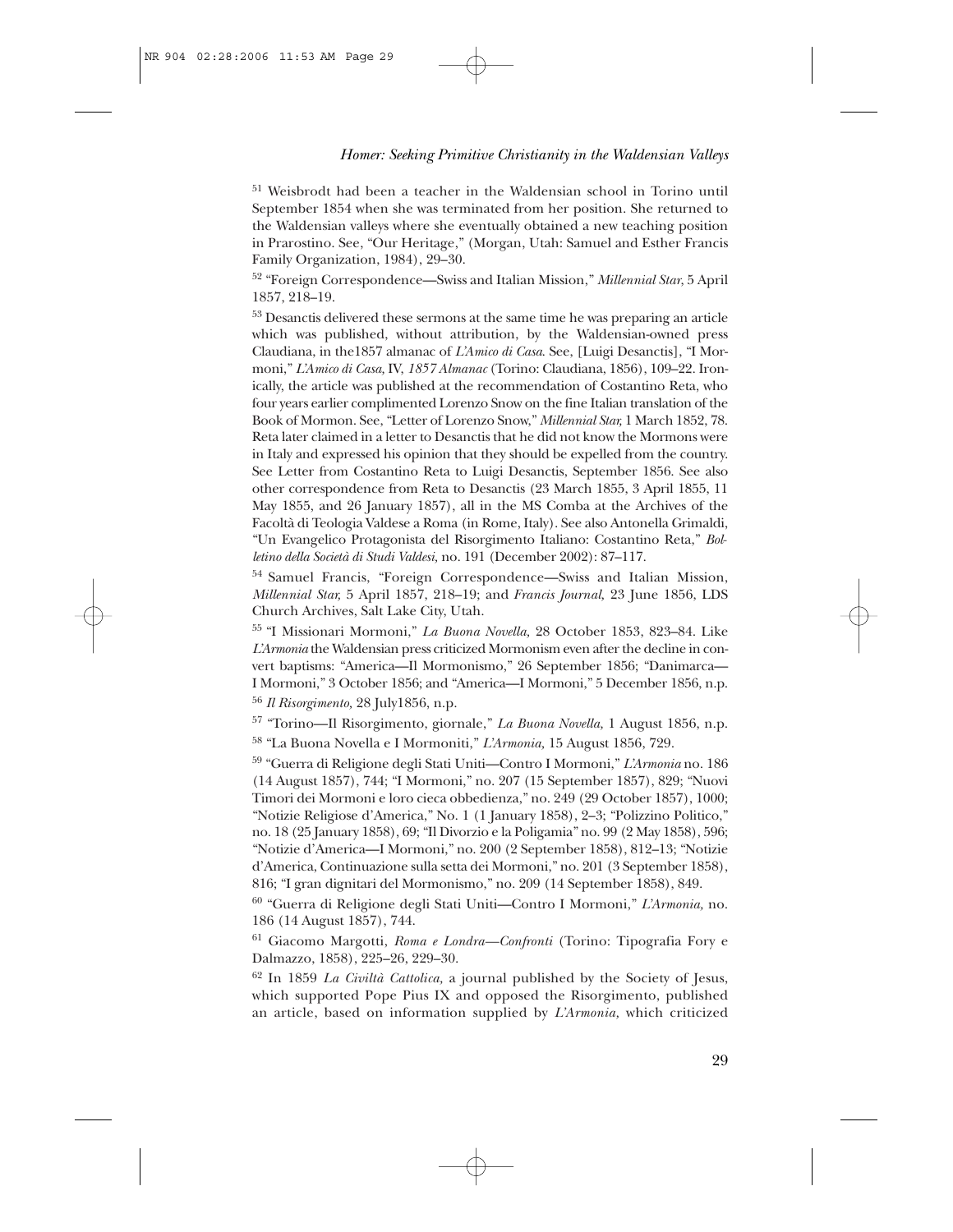Mormon polygamy, and noted that both divorce and polygamy were the natural consequences of domestic liberty. "La Libertà di fatto nella terra classica," *La Civiltà Cattolica,* 4th Series, 1 (17 February 1859): 516. The next year, Cardinal Carl Von Reisach, a German prelate who had a close relationship with Pius IX, delivered a speech before the Accademia di Religione Cattolica, entitled "Mormonism and its relationship with modern Protestantism." Like *L'Armonia* he compared the Mormons to Protestants but, like *La Buona Novella,* he also compared them to the Catholic Church. For example, Cardinal Reisach noted that Mormonism "mixes and unifies the church with the state . . . and [in] this horrifying and iniquitous, religious, social, and political system, I ask myself, can one find a confirmation of Catholic truth. Without doubt . . . isn't it a Catholic principle that the church must not be separated from the state; . . . these principles are recognized in substance by the Mormons." Similarly the Cardinal wrote that Mormons "resort to primitive revelation, through their inspired, infallible prophet.  $\dots$  [N] o one can deny, that in this  $\dots$  there comes a testimony concerning the truth of Catholic principles. . . . Mormonism recognizes . . . it must teach with infallibility." [Cardinal Carl Von Reisach], "Il Mormonismo nelle sue attinenze col moderno Protestantesimo," *La Civiltà Cattolica,* 4th Series, 6 (3 May 1860): 391–413.

63 The Italian convert, Giovanni Battista Paganinni soon left the Church. "The Italian Mission," *Millennial Star,* 5 April 1853, 282.

64 Homer, "The Italian Mission," 19–21.

65 Homer, "The Italian Mission," 19.

66 Homer, "The Italian Mission," 19–21.

67 George B. Watts, *The Waldenses in the New World* (Durham, N.C.: Duke University Press, 1941); and George B. Watts, *The Waldenses of Valdese,* rev. ed. (Valdese, N.C.: n.p., 1980).

68 Snow, *The Italian Mission,* 19.

69 Brigham Young, 3 December 1854, *Journal of Discourses* 2:141–42.

70 In 1883 John Taylor recalled that, when Joseph Smith sent his apostles to England in 1837, he instructed them: "If you come across a people who have even the first principles of the Gospel of Christ correctly you need not baptize them, for the possession of those principles will be a sign that they have some portion of the Holy Priesthood." John Taylor, n.d. 1883, *Journal of Discourses* 24:228–29. In a subsequent discourse, John Taylor reported that he had never encountered such a group. 17 August 1884, *Journal of Discourses* 25:263.

71 "Extract from Elder John Taylor's Journal," *Times and Seasons* 3, no. 8 (15 February 1842): 694; "Letter to the Editor," *Times and Seasons* 4, no. 9 (15 March 1843): 140; "Letter to the Editor," *Times and Seasons* 4, no. 11 (15 April 1843): 165; Brigham Young, 3 December 1854, *Journal of Discourses* 2:142; Orson Pratt, 25 January 1874, *Journal of Discourses* 16:348.

72 "Extract from John Taylor's Journal," *Times and Seasons* 3, no. 8 (15 February 1842): 693–95, quoting John Taylor, Journal, Liverpool, England, 5 May 1839. See also John Greenhow, "Letter to the Editor," *Times and Seasons* 4, no. 11 (15 April 1843): 165–66.

73 George A. Smith, 24 June 1855, *Journal of Discourses* 2:325; 1 November 1857, *Journal of Discourses* 5:363; 20 November 1870, *Journal of Discourses* 13:293–94.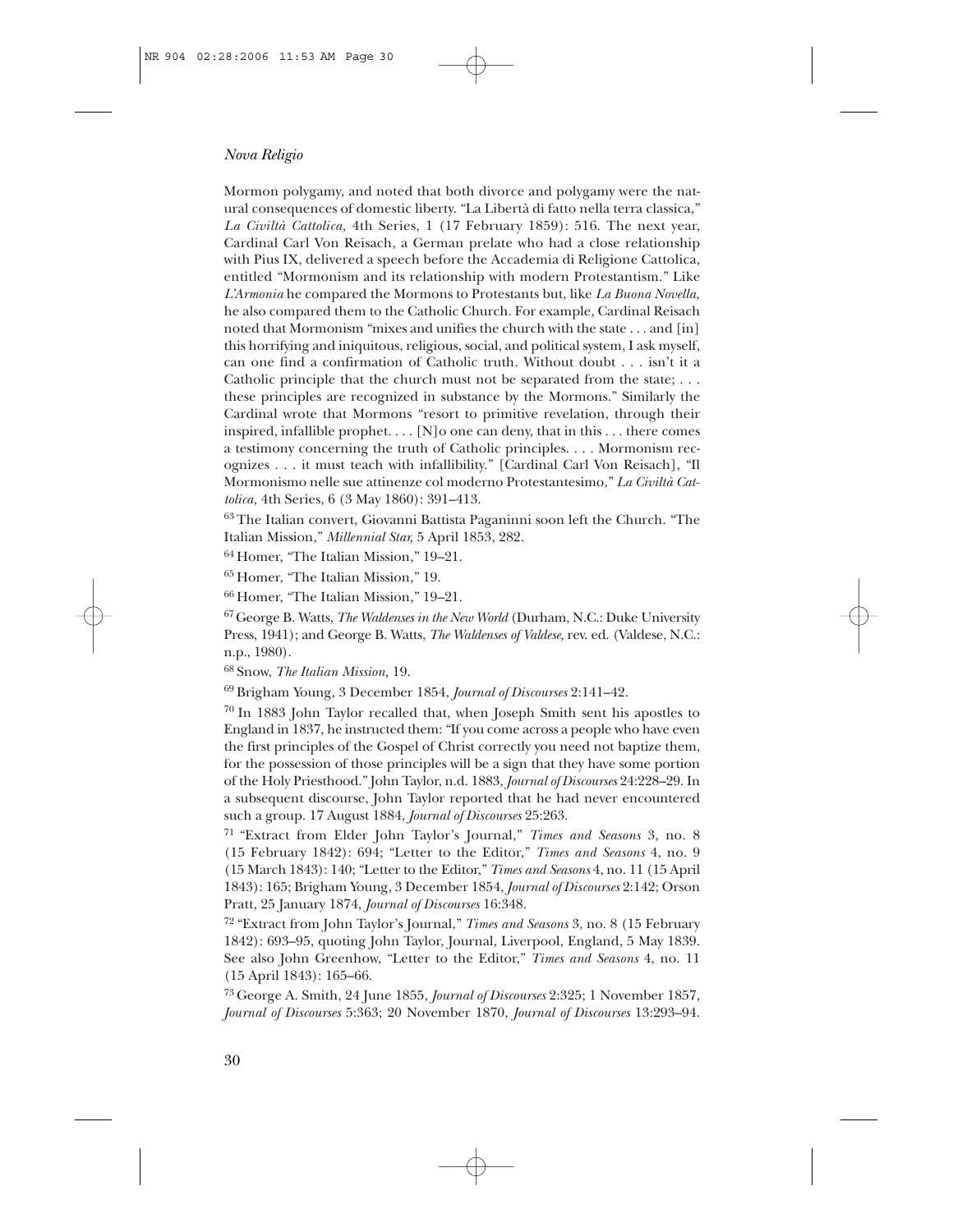<sup>74</sup> George A. Smith, et. al., *Correspondence of Palestine Tourists* (Salt Lake City: Deseret News Steam Printing Establishment, 1875).

75 White, *Historical Sketches,* 239.

76 White, who was quoting Gilly, *Waldensian Researchers,* 158, quoted in Wylie, *History of the Waldenses,* 206.

77 Ellen G. White, *The Great Controversy between Christ and Satan: The Conflict of the Ages in the Christian Dispensation* (Washington, D.C.: Review and Herald Publishing Association, 1888): 61, 68, 64, 577.

78 For claims of Russell's visit, see *1982 Yearbook of Jehovah's Witnesses* (Brooklyn, N.Y.: International Bible Students Association, 1982), 113–243; Annuario dei Testimoni di Geova di 1983 (Brooklyn, N.Y.: International Bible Students Association, 1983), 113–243; "Two Pastors Who Appreciated Russell's Writings," *The Watchtower,* 15 April 2002, 28–29; "Due pastori che apprezzavano gli scritti di Russell," *Torre di Guardia*, 15 aprile 2002, 28–29; Paolo Piccioli, "Due pastori valdesi di fronte ai Testimoni di Geova," *Bolletino della Società di Studi Valdesi* no. 186 (giugno [June] 2000), 76–81. See also, "The Waldenses: From Heresy to Protestantism," *The Watch Tower,* 15 March 2002, 20–23; "I Valdesi, Dall'eresia al protestantesimo," *La Torre di Guardia,* 15 marzo 2002, 20–23.

79 Official contemporary accounts of Russell's trip to Europe in 1891–92 (which lack references to the Waldensians), are "Your Representatives Abroad," *Zion's Watch Tower,* July 1891, 95; "View from the Tower," *Zion's Watch Tower,* November 1891, 145–49; Mrs. C. T. Russell, "Views Abroad," *Zion's Watch Tower,* 1 March 1892, 1375–77; and Mrs. C. T. Russell, "Views Abroad," *Zion's Watch Tower,* 15 February 1892, 53–58. His trips to Europe in 1910 and 1912 are documented in "Brother Russell in Europe and Africa," *Zion's Watch Tower,* 15 March 1910, 106; "Brother Russell's Foreign Tour," *Zion's Watch Tower,* 1 June 1910, 179–80; "Brother Russell's European Tour," *Zion's Watch Tower,* 15 June 1910, 190; "Brother Russell's Round-the-World Itinerary," *Zion's Watch Tower,* 1 December 1911, 445; and in *International 1912 Bible Students Souvenir Convention Report* (Brooklyn, N.Y.: International Bible Students Association, 1912), 107. For the now-official view that Russell did not visit Pinerolo or meet Rivoir, see Luca Zucchini, correspondence to Massimo Introvigne, "Nota sulla cosiddetta 'strategia valdese,'" CESNUR Archives, Torino, Italy. See also Massimo Introvigne, *I Testimoni di Geova: già e non ancora* (Leumann [Torino]: Elledici, 2002), 56–58.

80 Marley Cole, *Jehovah's Witnesses: The New World Society* (New York: Vantage Press, 1955), 30–34.

81 Cole, *Jehovah's Witnesses*, 36.

82 Charles Taze Russell, *Studies in the Scriptures,* Series VII, *The Finished Mystery* (Brooklyn, N.Y.: International Bible Students Association, 1917), 37–38.

<sup>83</sup>*"Then Is Finished the Mystery of God"* (Brooklyn, N.Y.: Watchtower Bible and Tract Association of Brooklyn, 1969), 110–13. This book reminds its readers that the inaccuracy of the claim that Russell was a messenger has been corrected in the *Watch Tower* in 1927, *Light* in 1930, and *Vindication* in 1931.

<sup>84</sup>*Sketches of the Waldenses,* 15.

85 [Andrea Charvaz], *Recherches Historiques sur la Véritable Origine des Vaudois* (Paris: Perisse Frères, 1836); Andrea Charvaz, *Origine dei Valdesi* (Torino: G. Bocca, 1838).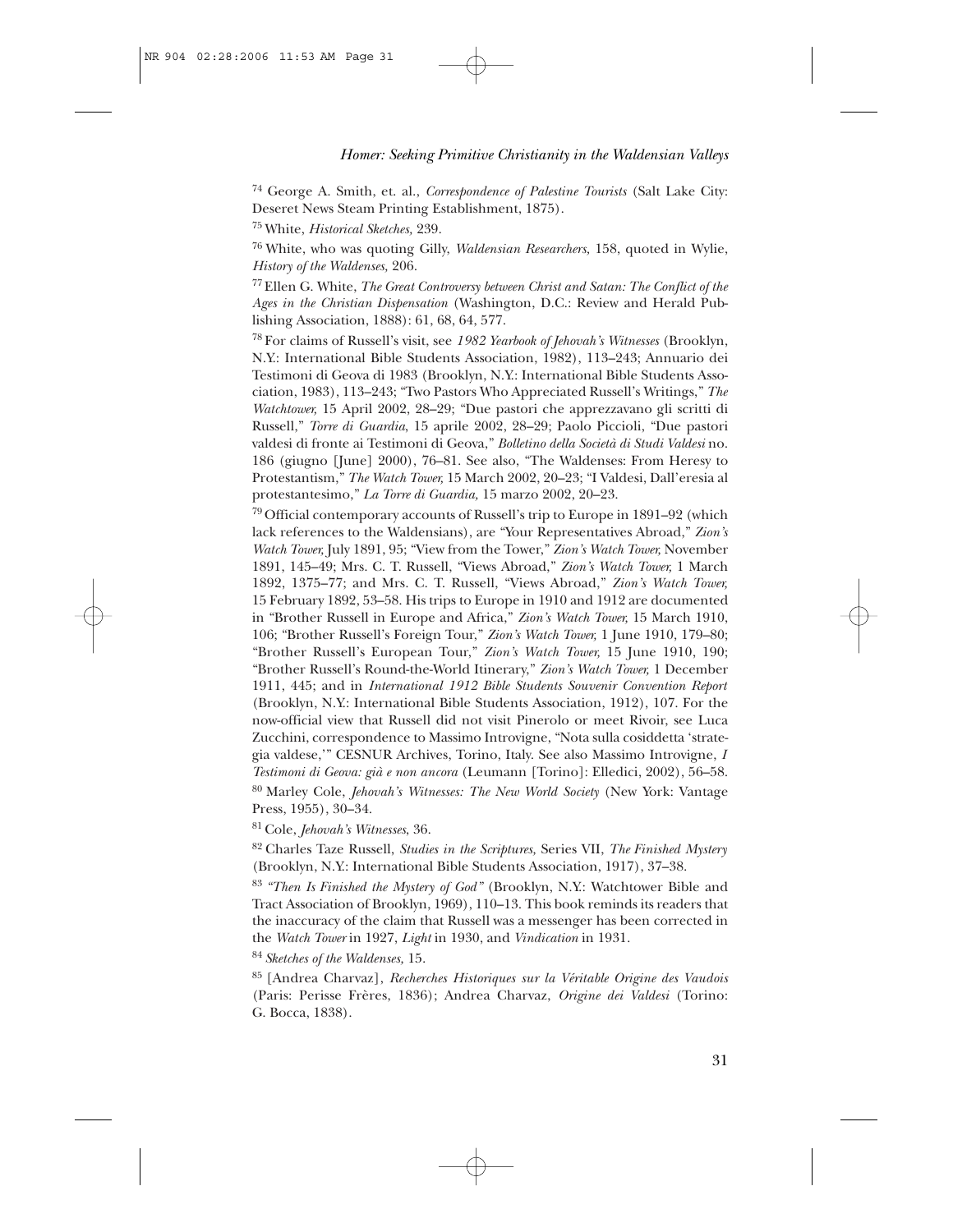<sup>86</sup>*Popolo all'erta un Valdese ti ucella* (Livorno: Tipografia Fabbreschi, 1861).

87 Giovanni Bosco, *La Storia d'Italia,* 5th ed. (Torino: Oratorio di San Francesco di Sales, 1866).

88 Bosco, *La Storia d'Italia,* 351.

89 Giovanni Bosco, *Il Cattolico nel Secolo,* 2d ed. (Torino: Tipografia e Libreria Salesiana, 1883), 206, 217.

90 Bosco, *Il Cattolico nel Secolo,* 412.

91 Bosco, *Il Cattolico nel Secolo,* 224. Giovanni Perrone, a member of the Salesian order in Torino, also wrote a rebuttal to the ancient origins thesis: *I Valdesi. Primitivi, Mediani e Contemporanei* (Torino: Tip. Dell'Oratorio di San Francesco di Sales, 1871).

92 Bosco, *Il Cattolico nel secolo,* 208.

<sup>93</sup> Bosco, *Il Cattolico nel secolo,* 409–10.

94 Pius Melia, *The Origin, Persecutions, and Doctrines of the Waldenses* (London: James Toovey, 1870), 52, 130.

95 Emilio Comba, *History of the Waldenses of Italy, from their Origin to the Reformation* (London: Truslove and Shirley, 1889), 9, 11.

96 Cameron, *Waldenses: Rejections of Holy Church,* 6.

 $97$  Jacob Rivoire (1879–80), James Beus (1882–83), James Bertoch (1892–93), and Paul Cardon (1900) each proselytized in the valleys. Bertoch returned to his birthplace in San Germano Chisone where his father had served as the first Mormon branch president. James Bertoch, *Missionary Journal and Letters to His Family* (Salt Lake City: Prairie Dog Press, 2004); Daniel B. Richards, *The Scriptural Allegory* (Salt Lake City: Magazine Printing Company, 1931).

98 See, Michael W. Homer, "New Religions in the Republic of Italy," in *Regulating Religion: Case Studies from Around the Globe,* ed. James T. Richardson (New York: Kluwer Academic/Plenum Publishers, 2004), 203–12.

 $99$  Apostle Ezra Taft Benson (1899–1994) initially planned to dedicate the new mission in Florence but was forced to change plans due to a flood in the city. He moved the dedication to Torre Pellice where Lorenzo Snow had ascended Monte Casteluzzo 166 years earlier. But mission headquarters remained in Florence.

100 Davide Rosso, "Da Salt Lake City alle Valli Valdesi," *L'Eco delle Valli Valdesi,* 27 September 2002, 11.

101 Several families migrated to Utah between 1891–93 and after the turn of the century. David Bosio, "Nos Vaudois dans L'Utah," *Echo des Vallées*, 11–13 September 1913.

102 Watts, *The Waldenses in the New World,* 229–32; and Watts, *The Waldenses of Valdese,*140–41.

103 Renzo Turinetto, "Sulle tracce dei valdesi del Nord-Ovest degli Stati Uniti d'America," *L'Eco delle Valli Valdesi,* 17 October 1997, 8.

<sup>104</sup> Giorgio Spini, *Risorgimento e protestanti,* 2d. ed. (Milano: Il Saggiatore, 1989), 425, n. 3; Bellion, et al., *Dalle Valli all'Italia,* 122.

105 For the Waldensians' own rationale see, Giorgio Bouchard, *Chiese e Movimenti Evangelici del Nostro Tempo* (Torino: Claudiana, 1992), 149–52; and Giorgio Girardet, *Protestanti Perché* (Torino: Claudiana, 1983), 111.